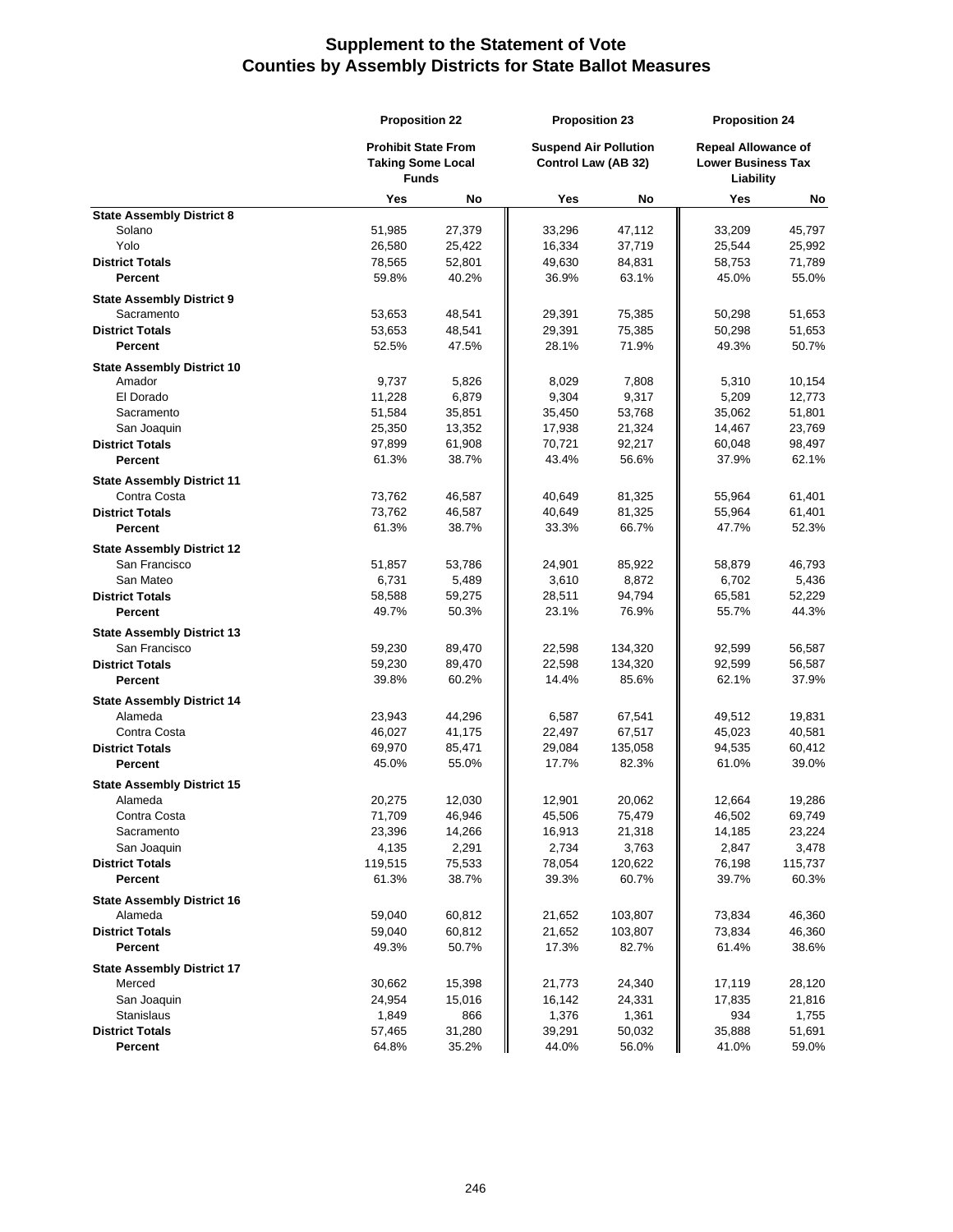|                                   | <b>Proposition 22</b>                                                  |        | <b>Proposition 23</b>                                      |         | <b>Proposition 24</b> |                                                                      |  |
|-----------------------------------|------------------------------------------------------------------------|--------|------------------------------------------------------------|---------|-----------------------|----------------------------------------------------------------------|--|
|                                   | <b>Prohibit State From</b><br><b>Taking Some Local</b><br><b>Funds</b> |        | <b>Suspend Air Pollution</b><br><b>Control Law (AB 32)</b> |         |                       | <b>Repeal Allowance of</b><br><b>Lower Business Tax</b><br>Liability |  |
|                                   | Yes                                                                    | No     | Yes                                                        | No      | Yes                   | No                                                                   |  |
| <b>State Assembly District 18</b> |                                                                        |        |                                                            |         |                       |                                                                      |  |
| Alameda                           | 65,422                                                                 | 48,739 | 35,279                                                     | 81,504  | 56,949                | 56,643                                                               |  |
| <b>District Totals</b>            | 65,422                                                                 | 48,739 | 35,279                                                     | 81,504  | 56,949                | 56,643                                                               |  |
| <b>Percent</b>                    | 57.3%                                                                  | 42.7%  | 30.2%                                                      | 69.8%   | 50.1%                 | 49.9%                                                                |  |
| <b>State Assembly District 19</b> |                                                                        |        |                                                            |         |                       |                                                                      |  |
| San Mateo                         | 69,559                                                                 | 57,252 | 35,957                                                     | 95,607  | 62,243                | 63,905                                                               |  |
| <b>District Totals</b>            | 69,559                                                                 | 57,252 | 35,957                                                     | 95,607  | 62,243                | 63,905                                                               |  |
| Percent                           | 54.9%                                                                  | 45.1%  | 27.3%                                                      | 72.7%   | 49.3%                 | 50.7%                                                                |  |
| <b>State Assembly District 20</b> |                                                                        |        |                                                            |         |                       |                                                                      |  |
| Alameda                           | 54,626                                                                 | 38,146 | 29,687                                                     | 65,233  | 44,639                | 47,515                                                               |  |
| Santa Clara                       | 10,286                                                                 | 5,524  | 5,614                                                      | 10,478  | 7,131                 | 8,627                                                                |  |
| <b>District Totals</b>            | 64,912                                                                 | 43,670 | 35,301                                                     | 75,711  | 51,770                | 56,142                                                               |  |
| Percent                           | 59.8%                                                                  | 40.2%  | 31.8%                                                      | 68.2%   | 48.0%                 | 52.0%                                                                |  |
| <b>State Assembly District 21</b> |                                                                        |        |                                                            |         |                       |                                                                      |  |
| San Mateo                         | 34,038                                                                 | 31,227 | 17,210                                                     | 51,383  | 30,473                | 35,122                                                               |  |
| Santa Clara                       | 50,146                                                                 | 37,477 | 23,353                                                     | 68,323  | 36,729                | 50,947                                                               |  |
| <b>District Totals</b>            | 84,184                                                                 | 68,704 | 40,563                                                     | 119,706 | 67,202                | 86,069                                                               |  |
| Percent                           | 55.1%                                                                  | 44.9%  | 25.3%                                                      | 74.7%   | 43.8%                 | 56.2%                                                                |  |
| <b>State Assembly District 22</b> |                                                                        |        |                                                            |         |                       |                                                                      |  |
| Santa Clara                       | 69,778                                                                 | 46,237 | 32,286                                                     | 87,892  | 52,787                | 63,087                                                               |  |
| <b>District Totals</b>            | 69,778                                                                 | 46,237 | 32,286                                                     | 87,892  | 52,787                | 63,087                                                               |  |
| <b>Percent</b>                    | 60.1%                                                                  | 39.9%  | 26.9%                                                      | 73.1%   | 45.6%                 | 54.4%                                                                |  |
| <b>State Assembly District 23</b> |                                                                        |        |                                                            |         |                       |                                                                      |  |
| Santa Clara                       | 53,147                                                                 | 29,537 | 27,165                                                     | 56,936  | 39,183                | 43,324                                                               |  |
| <b>District Totals</b>            | 53,147                                                                 | 29,537 | 27,165                                                     | 56,936  | 39,183                | 43,324                                                               |  |
| <b>Percent</b>                    | 64.3%                                                                  | 35.7%  | 32.3%                                                      | 67.7%   | 47.5%                 | 52.5%                                                                |  |
| <b>State Assembly District 24</b> |                                                                        |        |                                                            |         |                       |                                                                      |  |
| Santa Clara                       | 88,898                                                                 | 48,849 | 43,763                                                     | 97,822  | 58,220                | 78,948                                                               |  |
| <b>District Totals</b>            | 88,898                                                                 | 48,849 | 43,763                                                     | 97,822  | 58,220                | 78,948                                                               |  |
| <b>Percent</b>                    | 64.5%                                                                  | 35.5%  | 30.9%                                                      | 69.1%   | 42.4%                 | 57.6%                                                                |  |
| <b>State Assembly District 25</b> |                                                                        |        |                                                            |         |                       |                                                                      |  |
| Calaveras                         | 12,559                                                                 | 6,346  | 9,515                                                      | 9,742   | 6,663                 | 12,178                                                               |  |
| Madera                            | 13,216                                                                 | 6,087  | 10,590                                                     | 8,890   | 5,905                 | 13,321                                                               |  |
| Mariposa                          | 5,128                                                                  | 2,744  | 3,957                                                      | 4,076   | 2,778                 | 5,030                                                                |  |
| Mono                              | 2,766                                                                  | 1,365  | 1,774                                                      | 2,460   | 1,589                 | 2,454                                                                |  |
| <b>Stanislaus</b>                 | 47,983                                                                 | 23,538 | 35,424                                                     | 36,890  | 25,049                | 45,911                                                               |  |
| Tuolumne                          | 14,401                                                                 | 6,899  | 10,869                                                     | 10,861  | 7,320                 | 13,860                                                               |  |
| <b>District Totals</b>            | 96,053                                                                 | 46,979 | 72,129                                                     | 72,919  | 49,304                | 92,754                                                               |  |
| Percent                           | 67.2%                                                                  | 32.8%  | 49.7%                                                      | 50.3%   | 34.7%                 | 65.3%                                                                |  |
| <b>State Assembly District 26</b> |                                                                        |        |                                                            |         |                       |                                                                      |  |
| San Joaquin                       | 42,732                                                                 | 22,863 | 30,941                                                     | 35,515  | 24,185                | 40,790                                                               |  |
| Stanislaus                        | 27,302                                                                 | 13,484 | 20,160                                                     | 20,964  | 15,407                | 24,939                                                               |  |
| <b>District Totals</b>            | 70,034                                                                 | 36,347 | 51,101                                                     | 56,479  | 39,592                | 65,729                                                               |  |
| Percent                           | 65.8%                                                                  | 34.2%  | 47.5%                                                      | 52.5%   | 37.6%                 | 62.4%                                                                |  |
| <b>State Assembly District 27</b> |                                                                        |        |                                                            |         |                       |                                                                      |  |
| Monterey                          | 34,713                                                                 | 20,005 | 17,555                                                     | 38,475  | 26,106                | 28,477                                                               |  |
| Santa Clara                       | 12,060                                                                 | 6,097  | 7,347                                                      | 11,171  | 6,725                 | 11,289                                                               |  |
| Santa Cruz                        | 42,811                                                                 | 34,349 | 18,133                                                     | 64,159  | 42,229                | 35,221                                                               |  |
| <b>District Totals</b>            | 89,584                                                                 | 60,451 | 43,035                                                     | 113,805 | 75,060                | 74,987                                                               |  |
| Percent                           | 59.7%                                                                  | 40.3%  | 27.4%                                                      | 72.6%   | 50.0%                 | 50.0%                                                                |  |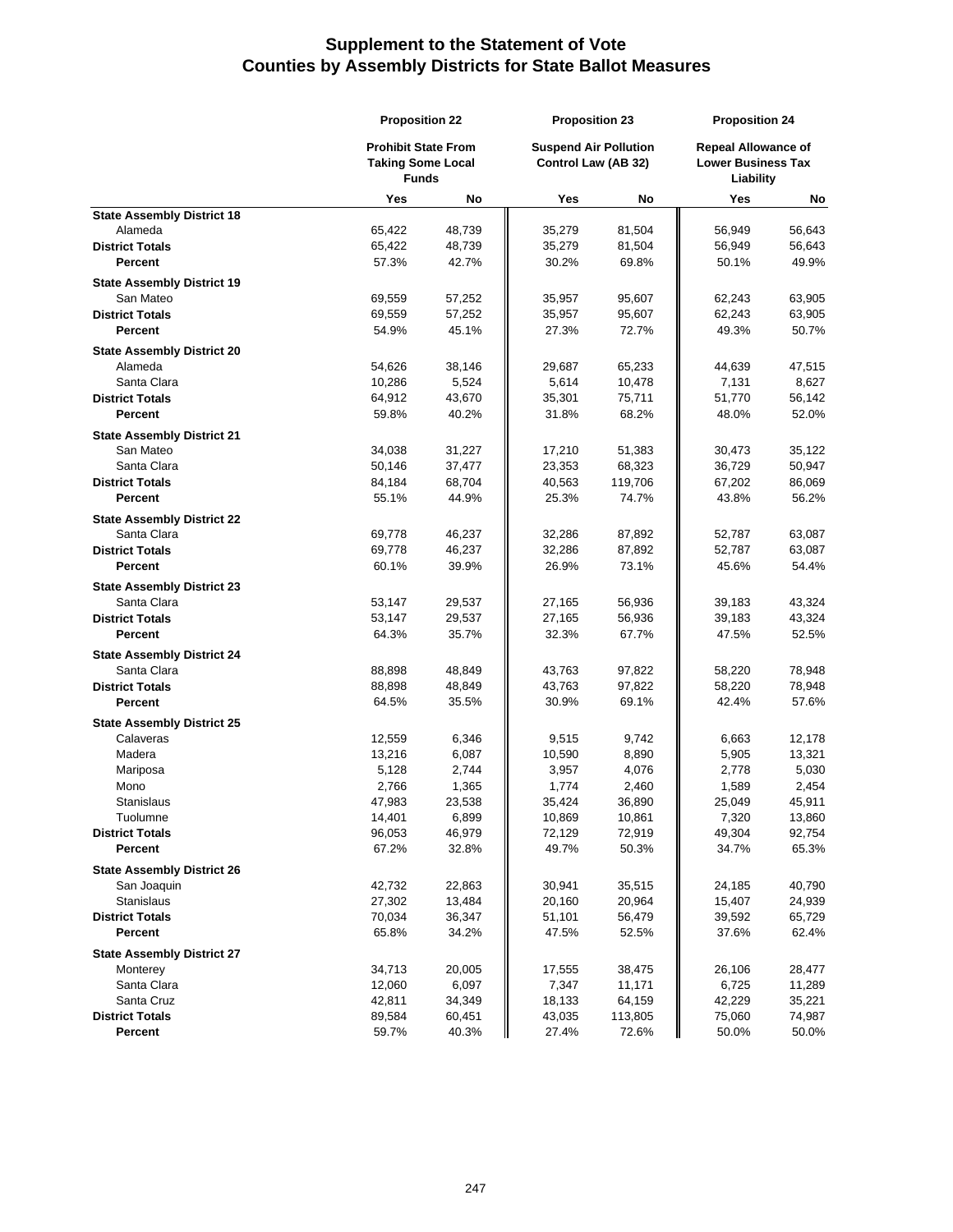|                                             | <b>Proposition 22</b>                                                  |                 | <b>Proposition 23</b><br><b>Suspend Air Pollution</b><br>Control Law (AB 32) |                 | <b>Proposition 24</b><br><b>Repeal Allowance of</b><br><b>Lower Business Tax</b><br>Liability |                 |
|---------------------------------------------|------------------------------------------------------------------------|-----------------|------------------------------------------------------------------------------|-----------------|-----------------------------------------------------------------------------------------------|-----------------|
|                                             | <b>Prohibit State From</b><br><b>Taking Some Local</b><br><b>Funds</b> |                 |                                                                              |                 |                                                                                               |                 |
|                                             | Yes                                                                    | No              | Yes                                                                          | No              | Yes                                                                                           | No              |
| <b>State Assembly District 28</b>           |                                                                        |                 |                                                                              |                 |                                                                                               |                 |
| Monterey                                    | 24,733                                                                 | 16,160          | 14,747                                                                       | 26,354          | 20,220                                                                                        | 20,464          |
| San Benito                                  | 10,224                                                                 | 5,174           | 6,426                                                                        | 9,107           | 6,233                                                                                         | 8,934           |
| Santa Clara                                 | 15,344                                                                 | 8,201           | 8,645                                                                        | 15,331          | 10,254                                                                                        | 13,167          |
| Santa Cruz                                  | 6,149                                                                  | 4,688           | 3,414                                                                        | 7,704           | 6,011                                                                                         | 4,868           |
| <b>District Totals</b>                      | 56,450                                                                 | 34,223          | 33,232                                                                       | 58,496          | 42,718                                                                                        | 47,433          |
| Percent                                     | 62.3%                                                                  | 37.7%           | 36.2%                                                                        | 63.8%           | 47.4%                                                                                         | 52.6%           |
| <b>State Assembly District 29</b>           |                                                                        |                 |                                                                              |                 |                                                                                               |                 |
| Fresno                                      | 75,394                                                                 | 42,831          | 59,638                                                                       | 61,304          | 36,756                                                                                        | 81,430          |
| Madera                                      | 9,107                                                                  | 4,564           | 7,131                                                                        | 6,581           | 4,699                                                                                         | 8,929           |
| Tulare                                      | 0                                                                      | 0               | 0                                                                            | 0               | 0                                                                                             | 0               |
| <b>District Totals</b><br>Percent           | 84,501<br>64.1%                                                        | 47,395<br>35.9% | 66,769<br>49.6%                                                              | 67,885<br>50.4% | 41,455<br>31.4%                                                                               | 90,359<br>68.6% |
|                                             |                                                                        |                 |                                                                              |                 |                                                                                               |                 |
| <b>State Assembly District 30</b>           |                                                                        |                 |                                                                              |                 |                                                                                               |                 |
| Fresno                                      | 5,864                                                                  | 2,835           | 4,786                                                                        | 4,020           | 2,601                                                                                         | 6,030           |
| Kern                                        | 13,019                                                                 | 8,450<br>8,605  | 8,984                                                                        | 12,652          | 8,929                                                                                         | 12,501          |
| Kings<br>Tulare                             | 17,132<br>3,193                                                        | 1,551           | 13,384<br>2,776                                                              | 12,500<br>2,011 | 8,373<br>1,476                                                                                | 17,056<br>3,259 |
| <b>District Totals</b>                      | 39,208                                                                 | 21,441          | 29,930                                                                       | 31,183          | 21,379                                                                                        | 38,846          |
| Percent                                     | 64.6%                                                                  | 35.4%           | 49.0%                                                                        | 51.0%           | 35.5%                                                                                         | 64.5%           |
|                                             |                                                                        |                 |                                                                              |                 |                                                                                               |                 |
| <b>State Assembly District 31</b><br>Fresno | 39,333                                                                 |                 |                                                                              |                 |                                                                                               |                 |
| Tulare                                      | 2,956                                                                  | 22,730<br>1,567 | 26,702<br>2,137                                                              | 36,224<br>2,397 | 24,889<br>1,652                                                                               | 36,649<br>2,817 |
| <b>District Totals</b>                      | 42,289                                                                 | 24,297          | 28,839                                                                       | 38,621          | 26,541                                                                                        | 39,466          |
| Percent                                     | 63.5%                                                                  | 36.5%           | 42.7%                                                                        | 57.3%           | 40.2%                                                                                         | 59.8%           |
| <b>State Assembly District 32</b>           |                                                                        |                 |                                                                              |                 |                                                                                               |                 |
| Kern                                        | 97,120                                                                 | 39,179          | 75,773                                                                       | 62,033          | 40,974                                                                                        | 94,420          |
| San Bernardino                              | 320                                                                    | 132             | 303                                                                          | 154             | 158                                                                                           | 284             |
| <b>District Totals</b>                      | 97,440                                                                 | 39,311          | 76,076                                                                       | 62,187          | 41,132                                                                                        | 94,704          |
| Percent                                     | 71.3%                                                                  | 28.7%           | 55.0%                                                                        | 45.0%           | 30.3%                                                                                         | 69.7%           |
| <b>State Assembly District 33</b>           |                                                                        |                 |                                                                              |                 |                                                                                               |                 |
| San Luis Obispo                             | 63,274                                                                 | 34,457          | 43,556                                                                       | 58,159          | 39,395                                                                                        | 57,521          |
| Santa Barbara                               | 29,071                                                                 | 14,462          | 23,098                                                                       | 21,010          | 15,752                                                                                        | 27,357          |
| <b>District Totals</b>                      | 92,345                                                                 | 48,919          | 66,654                                                                       | 79,169          | 55,147                                                                                        | 84,878          |
| Percent                                     | 65.4%                                                                  | 34.6%           | 45.7%                                                                        | 54.3%           | 39.4%                                                                                         | 60.6%           |
| <b>State Assembly District 34</b>           |                                                                        |                 |                                                                              |                 |                                                                                               |                 |
| inyo                                        | 4,271                                                                  | 2,346           | 3,164                                                                        | 3,602           | 2,470                                                                                         | 4,099           |
| Kern                                        | 6,770                                                                  | 2,485           | 5,230                                                                        | 4,077           | 2,953                                                                                         | 6,237           |
| San Bernardino                              | 7,357                                                                  | 3,560           | 5,789                                                                        | 5,259           | 3,987                                                                                         | 6,871           |
| Tulare                                      | 45,893                                                                 | 22,785          | 37,249                                                                       | 32,181          | 21,561                                                                                        | 46,769          |
| <b>District Totals</b>                      | 64,291                                                                 | 31,176          | 51,432                                                                       | 45,119          | 30,971                                                                                        | 63,976          |
| Percent                                     | 67.3%                                                                  | 32.7%           | 53.3%                                                                        | 46.7%           | 32.6%                                                                                         | 67.4%           |
| <b>State Assembly District 35</b>           |                                                                        |                 |                                                                              |                 |                                                                                               |                 |
| Santa Barbara                               | 51,766                                                                 | 26,901          | 25,895                                                                       | 57,354          | 37,730                                                                                        | 40,154          |
| Ventura                                     | 34,703                                                                 | 21,781          | 20,748                                                                       | 36,910          | 25,820                                                                                        | 30,310          |
| <b>District Totals</b>                      | 86,469                                                                 | 48,682          | 46,643                                                                       | 94,264          | 63,550                                                                                        | 70,464          |
| <b>Percent</b>                              | 64.0%                                                                  | 36.0%           | 33.1%                                                                        | 66.9%           | 47.4%                                                                                         | 52.6%           |
| <b>State Assembly District 36</b>           |                                                                        |                 |                                                                              |                 |                                                                                               |                 |
| Los Angeles                                 | 51,542                                                                 | 23,240          | 36,976                                                                       | 38,822          | 27,106                                                                                        | 47,460          |
| San Bernardino                              | 26,335                                                                 | 12,640          | 21,835                                                                       | 17,561          | 13,431                                                                                        | 25,273          |
| <b>District Totals</b>                      | 77,877                                                                 | 35,880          | 58,811                                                                       | 56,383          | 40,537                                                                                        | 72,733          |
| Percent                                     | 68.5%                                                                  | 31.5%           | 51.1%                                                                        | 48.9%           | 35.8%                                                                                         | 64.2%           |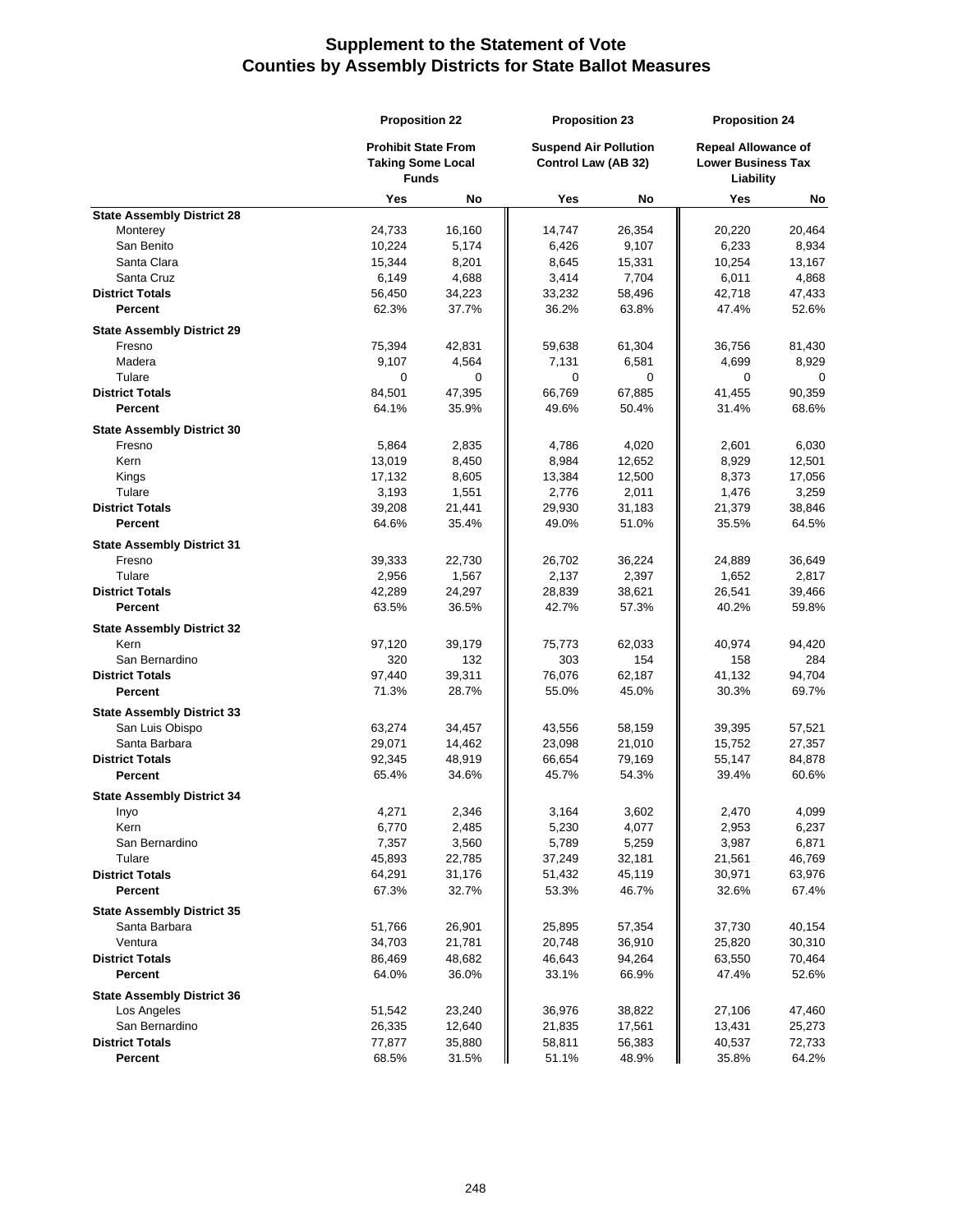|                                                  | <b>Proposition 22</b>                                                  |        | <b>Proposition 23</b><br><b>Suspend Air Pollution</b><br>Control Law (AB 32) |             | <b>Proposition 24</b><br><b>Repeal Allowance of</b><br><b>Lower Business Tax</b><br>Liability |                  |
|--------------------------------------------------|------------------------------------------------------------------------|--------|------------------------------------------------------------------------------|-------------|-----------------------------------------------------------------------------------------------|------------------|
|                                                  | <b>Prohibit State From</b><br><b>Taking Some Local</b><br><b>Funds</b> |        |                                                                              |             |                                                                                               |                  |
|                                                  | Yes                                                                    | No     | Yes                                                                          | No          | Yes                                                                                           | No               |
| <b>State Assembly District 37</b>                |                                                                        |        |                                                                              |             |                                                                                               |                  |
| Kern                                             | 3                                                                      | 0      | 3                                                                            | $\mathbf 0$ | 0                                                                                             | 3                |
| Los Angeles                                      | 14,764                                                                 | 7,787  | 10,550                                                                       | 12,559      | 7,641                                                                                         | 14,887           |
| Ventura                                          | 86,004                                                                 | 48,933 | 58,921                                                                       | 78,937      | 48,839                                                                                        | 85,678           |
| <b>District Totals</b><br><b>Percent</b>         | 100,771                                                                | 56,720 | 69,474                                                                       | 91,496      | 56,480<br>36.0%                                                                               | 100,568<br>64.0% |
|                                                  | 64.0%                                                                  | 36.0%  | 43.2%                                                                        | 56.8%       |                                                                                               |                  |
| <b>State Assembly District 38</b>                |                                                                        |        |                                                                              |             |                                                                                               |                  |
| Los Angeles                                      | 78,304                                                                 | 43,362 | 56,421                                                                       | 68,308      | 40,834                                                                                        | 80,817           |
| Ventura                                          | 17,632                                                                 | 8,667  | 12,486                                                                       | 14,257      | 8,650                                                                                         | 17,458           |
| <b>District Totals</b>                           | 95,936                                                                 | 52,029 | 68,907                                                                       | 82,565      | 49,484                                                                                        | 98,275           |
| Percent                                          | 64.8%                                                                  | 35.2%  | 45.5%                                                                        | 54.5%       | 33.5%                                                                                         | 66.5%            |
| <b>State Assembly District 39</b>                |                                                                        |        |                                                                              |             |                                                                                               |                  |
| Los Angeles                                      | 31,507                                                                 | 25,066 | 17,956                                                                       | 40,277      | 27,713                                                                                        | 29,318           |
| <b>District Totals</b>                           | 31,507                                                                 | 25,066 | 17,956                                                                       | 40,277      | 27,713                                                                                        | 29,318           |
| Percent                                          | 55.7%                                                                  | 44.3%  | 30.8%                                                                        | 69.2%       | 48.6%                                                                                         | 51.4%            |
| <b>State Assembly District 40</b>                |                                                                        |        |                                                                              |             |                                                                                               |                  |
| Los Angeles                                      | 54,068                                                                 | 38,272 | 32,127                                                                       | 63,005      | 38,351                                                                                        | 54,266           |
| <b>District Totals</b>                           | 54,068                                                                 | 38,272 | 32,127                                                                       | 63,005      | 38,351                                                                                        | 54,266           |
| <b>Percent</b>                                   | 58.6%                                                                  | 41.4%  | 33.8%                                                                        | 66.2%       | 41.4%                                                                                         | 58.6%            |
| <b>State Assembly District 41</b>                |                                                                        |        |                                                                              |             |                                                                                               |                  |
| Los Angeles                                      | 58,073                                                                 | 53,908 | 33,645                                                                       | 83,900      | 49,165                                                                                        | 63,610           |
| Ventura                                          | 18,450                                                                 | 12,188 | 11,080                                                                       | 20,121      | 13,560                                                                                        | 16,950           |
| <b>District Totals</b>                           | 76,523                                                                 | 66,096 | 44,725                                                                       | 104,021     | 62,725                                                                                        | 80,560           |
| <b>Percent</b>                                   | 53.7%                                                                  | 46.3%  | 30.1%                                                                        | 69.9%       | 43.8%                                                                                         | 56.2%            |
| <b>State Assembly District 42</b>                |                                                                        |        |                                                                              |             |                                                                                               |                  |
| Los Angeles                                      | 68,195                                                                 | 72,816 | 34,503                                                                       | 113,899     | 69,379                                                                                        | 72,562           |
| <b>District Totals</b>                           | 68,195                                                                 | 72,816 | 34,503                                                                       | 113,899     | 69,379                                                                                        | 72,562           |
| <b>Percent</b>                                   | 48.4%                                                                  | 51.6%  | 23.2%                                                                        | 76.8%       | 48.9%                                                                                         | 51.1%            |
| <b>State Assembly District 43</b>                |                                                                        |        |                                                                              |             |                                                                                               |                  |
| Los Angeles                                      | 53,651                                                                 | 43,328 | 30,695                                                                       | 69,977      | 44,866                                                                                        | 52,453           |
| <b>District Totals</b>                           | 53,651                                                                 | 43,328 | 30,695                                                                       | 69,977      | 44,866                                                                                        | 52,453           |
| <b>Percent</b>                                   | 55.3%                                                                  | 44.7%  | 30.5%                                                                        | 69.5%       | 46.1%                                                                                         | 53.9%            |
| <b>State Assembly District 44</b>                |                                                                        |        |                                                                              |             |                                                                                               |                  |
| Los Angeles                                      | 67,723                                                                 | 58,130 | 40,345                                                                       | 89,635      | 56,007                                                                                        | 70,125           |
| <b>District Totals</b>                           | 67,723                                                                 | 58,130 | 40,345                                                                       | 89,635      | 56,007                                                                                        | 70,125           |
| Percent                                          | 53.8%                                                                  | 46.2%  | 31.0%                                                                        | 69.0%       | 44.4%                                                                                         | 55.6%            |
| <b>State Assembly District 45</b>                |                                                                        |        |                                                                              |             |                                                                                               |                  |
| Los Angeles                                      | 31,432                                                                 | 32,306 | 15,104                                                                       | 51,128      | 36,747                                                                                        | 27,637           |
| <b>District Totals</b>                           | 31,432                                                                 | 32,306 | 15,104                                                                       | 51,128      | 36,747                                                                                        | 27,637           |
| <b>Percent</b>                                   | 49.3%                                                                  | 50.7%  | 22.8%                                                                        | 77.2%       | 57.1%                                                                                         | 42.9%            |
| <b>State Assembly District 46</b>                |                                                                        |        |                                                                              |             |                                                                                               |                  |
| Los Angeles                                      | 22,388                                                                 | 20,679 | 11,104                                                                       | 33,360      | 24,026                                                                                        | 19,647           |
| <b>District Totals</b>                           | 22,388                                                                 | 20,679 | 11,104                                                                       | 33,360      | 24,026                                                                                        | 19,647           |
| Percent                                          | 52.0%                                                                  | 48.0%  | 25.0%                                                                        | 75.0%       | 55.0%                                                                                         | 45.0%            |
|                                                  |                                                                        |        |                                                                              |             |                                                                                               |                  |
| <b>State Assembly District 47</b><br>Los Angeles | 64,727                                                                 | 51,011 | 24,393                                                                       | 96,113      | 67,637                                                                                        | 48,740           |
| <b>District Totals</b>                           | 64,727                                                                 | 51,011 | 24,393                                                                       | 96,113      | 67,637                                                                                        | 48,740           |
| Percent                                          | 55.9%                                                                  | 44.1%  | 20.2%                                                                        | 79.8%       | 58.1%                                                                                         | 41.9%            |
|                                                  |                                                                        |        |                                                                              |             |                                                                                               |                  |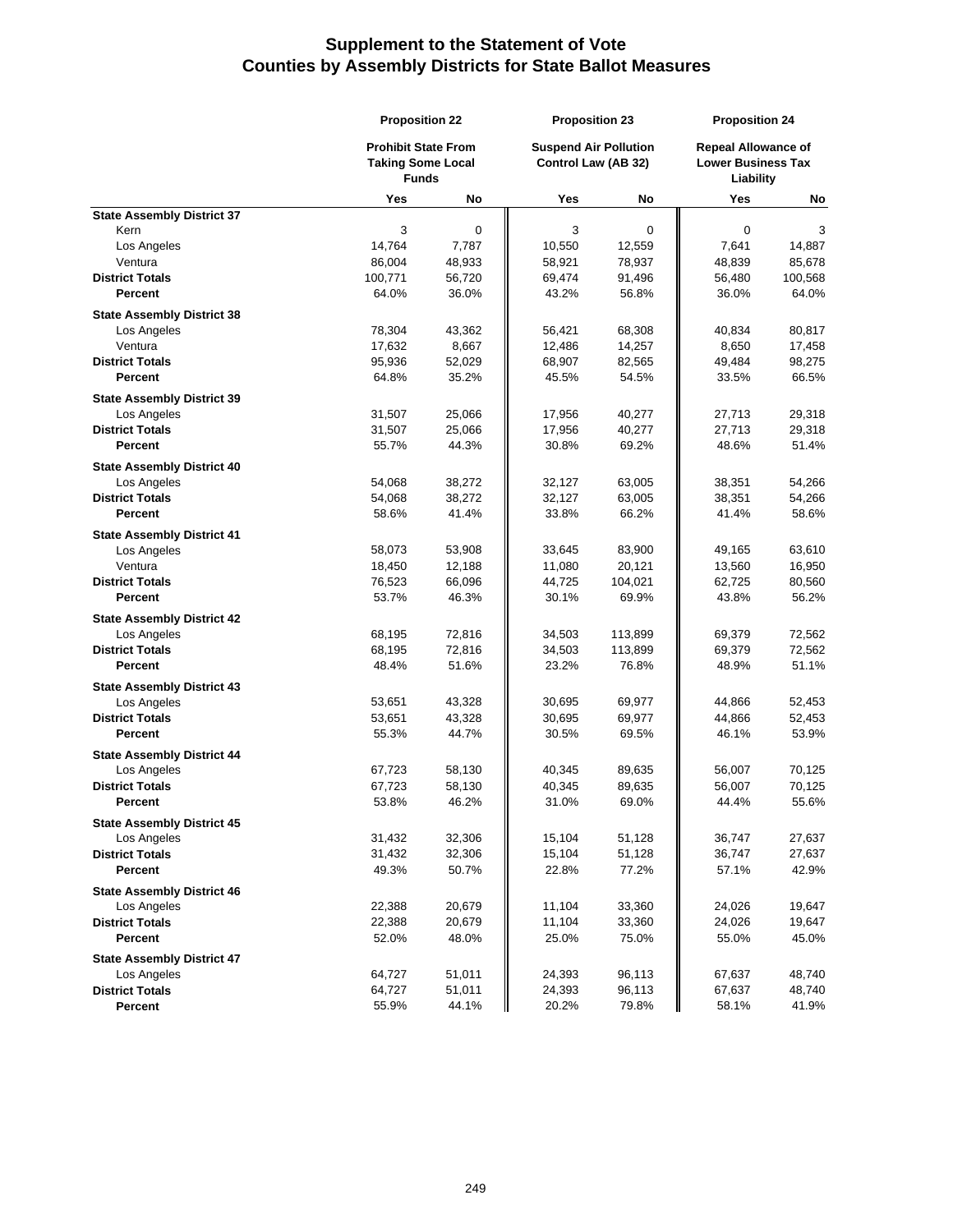|                                   |                            | <b>Proposition 22</b> |                     | <b>Proposition 23</b>        |                           | <b>Proposition 24</b>      |  |
|-----------------------------------|----------------------------|-----------------------|---------------------|------------------------------|---------------------------|----------------------------|--|
|                                   | <b>Prohibit State From</b> |                       |                     | <b>Suspend Air Pollution</b> |                           | <b>Repeal Allowance of</b> |  |
|                                   | <b>Taking Some Local</b>   |                       | Control Law (AB 32) |                              | <b>Lower Business Tax</b> |                            |  |
|                                   | <b>Funds</b>               |                       |                     |                              | Liability                 |                            |  |
|                                   | Yes                        | No                    | Yes                 | No                           | Yes                       | No                         |  |
| <b>State Assembly District 48</b> |                            |                       |                     |                              |                           |                            |  |
| Los Angeles                       | 38,562                     | 20,272                | 13,712              | 46,299                       | 38,306                    | 20,989                     |  |
| <b>District Totals</b>            | 38,562                     | 20,272                | 13,712              | 46,299                       | 38,306                    | 20,989                     |  |
| Percent                           | 65.5%                      | 34.5%                 | 22.8%               | 77.2%                        | 64.6%                     | 35.4%                      |  |
| <b>State Assembly District 49</b> |                            |                       |                     |                              |                           |                            |  |
| Los Angeles                       | 39,047                     | 28,083                | 23,161              | 45,688                       | 30,832                    | 36,541                     |  |
| <b>District Totals</b>            | 39,047                     | 28,083                | 23,161              | 45,688                       | 30,832                    | 36,541                     |  |
| <b>Percent</b>                    | 58.2%                      | 41.8%                 | 33.6%               | 66.4%                        | 45.8%                     | 54.2%                      |  |
| <b>State Assembly District 50</b> |                            |                       |                     |                              |                           |                            |  |
| Los Angeles                       | 33,724                     | 25,980                | 18,679              | 41,981                       | 28,635                    | 31,035                     |  |
| <b>District Totals</b>            | 33,724                     | 25,980                | 18,679              | 41,981                       | 28,635                    | 31,035                     |  |
| Percent                           | 56.5%                      | 43.5%                 | 30.8%               | 69.2%                        | 48.0%                     | 52.0%                      |  |
| <b>State Assembly District 51</b> |                            |                       |                     |                              |                           |                            |  |
| Los Angeles                       | 53,490                     | 33,312                | 24,698              | 63,845                       | 47,430                    | 39,453                     |  |
| <b>District Totals</b>            | 53,490                     | 33,312                | 24,698              | 63,845                       | 47,430                    | 39,453                     |  |
| Percent                           | 61.6%                      | 38.4%                 | 27.9%               | 72.1%                        | 54.6%                     | 45.4%                      |  |
| <b>State Assembly District 52</b> |                            |                       |                     |                              |                           |                            |  |
| Los Angeles                       | 34,658                     | 19,484                | 14,622              | 40,099                       | 32,646                    | 21,589                     |  |
| <b>District Totals</b>            | 34,658                     | 19,484                | 14,622              | 40,099                       | 32,646                    | 21,589                     |  |
| Percent                           | 64.0%                      | 36.0%                 | 26.7%               | 73.3%                        | 60.2%                     | 39.8%                      |  |
|                                   |                            |                       |                     |                              |                           |                            |  |
| <b>State Assembly District 53</b> |                            |                       |                     |                              |                           |                            |  |
| Los Angeles                       | 80,026                     | 65,118                | 50,685              | 100,006                      | 59,267                    | 85,984                     |  |
| <b>District Totals</b><br>Percent | 80,026                     | 65,118<br>44.9%       | 50,685              | 100,006                      | 59,267                    | 85,984                     |  |
|                                   | 55.1%                      |                       | 33.6%               | 66.4%                        | 40.8%                     | 59.2%                      |  |
| <b>State Assembly District 54</b> |                            |                       |                     |                              |                           |                            |  |
| Los Angeles                       | 77,557                     | 49,974                | 47,849              | 83,740                       | 50,507                    | 77,065                     |  |
| <b>District Totals</b>            | 77,557                     | 49,974                | 47,849              | 83,740                       | 50,507                    | 77,065                     |  |
| <b>Percent</b>                    | 60.8%                      | 39.2%                 | 36.4%               | 63.6%                        | 39.6%                     | 60.4%                      |  |
| <b>State Assembly District 55</b> |                            |                       |                     |                              |                           |                            |  |
| Los Angeles                       | 52,728                     | 33,481                | 30,488              | 57,358                       | 39,370                    | 46,870                     |  |
| <b>District Totals</b>            | 52,728                     | 33,481                | 30,488              | 57,358                       | 39,370                    | 46,870                     |  |
| <b>Percent</b>                    | 61.2%                      | 38.8%                 | 34.7%               | 65.3%                        | 45.7%                     | 54.3%                      |  |
| <b>State Assembly District 56</b> |                            |                       |                     |                              |                           |                            |  |
| Los Angeles                       | 41,387                     | 28,019                | 25,923              | 44,720                       | 30,367                    | 38,970                     |  |
| Orange                            | 10,675                     | 6,359                 | 8,344               | 8,878                        | 6,285                     | 10,618                     |  |
| <b>District Totals</b>            | 52,062                     | 34.378                | 34,267              | 53,598                       | 36.652                    | 49.588                     |  |
| <b>Percent</b>                    | 60.2%                      | 39.8%                 | 39.0%               | 61.0%                        | 42.5%                     | 57.5%                      |  |
| <b>State Assembly District 57</b> |                            |                       |                     |                              |                           |                            |  |
| Los Angeles                       | 47,326                     | 32,170                | 29,165              | 51,821                       | 35,211                    | 44,443                     |  |
| <b>District Totals</b>            | 47,326                     | 32,170                | 29,165              | 51,821                       | 35,211                    | 44,443                     |  |
| Percent                           | 59.5%                      | 40.5%                 | 36.0%               | 64.0%                        | 44.2%                     | 55.8%                      |  |
| <b>State Assembly District 58</b> |                            |                       |                     |                              |                           |                            |  |
| Los Angeles                       | 52,068                     | 37,067                | 31,003              | 59,845                       | 39,624                    | 49,519                     |  |
| <b>District Totals</b>            | 52,068                     | 37,067                | 31,003              | 59,845                       | 39,624                    | 49,519                     |  |
| <b>Percent</b>                    | 58.4%                      | 41.6%                 | 34.1%               | 65.9%                        | 44.4%                     | 55.6%                      |  |
| <b>State Assembly District 59</b> |                            |                       |                     |                              |                           |                            |  |
| Los Angeles                       | 47,307                     | 27,315                | 32,825              | 43,651                       | 25,930                    | 48,541                     |  |
| San Bernardino                    | 47,749                     | 22,305                | 39,351              | 31,505                       | 22,733                    | 46,774                     |  |
| <b>District Totals</b>            | 95,056                     | 49,620                | 72,176              | 75,156                       | 48,663                    | 95,315                     |  |
| Percent                           | 65.7%                      | 34.3%                 | 49.0%               | 51.0%                        | 33.8%                     | 66.2%                      |  |
|                                   |                            |                       |                     |                              |                           |                            |  |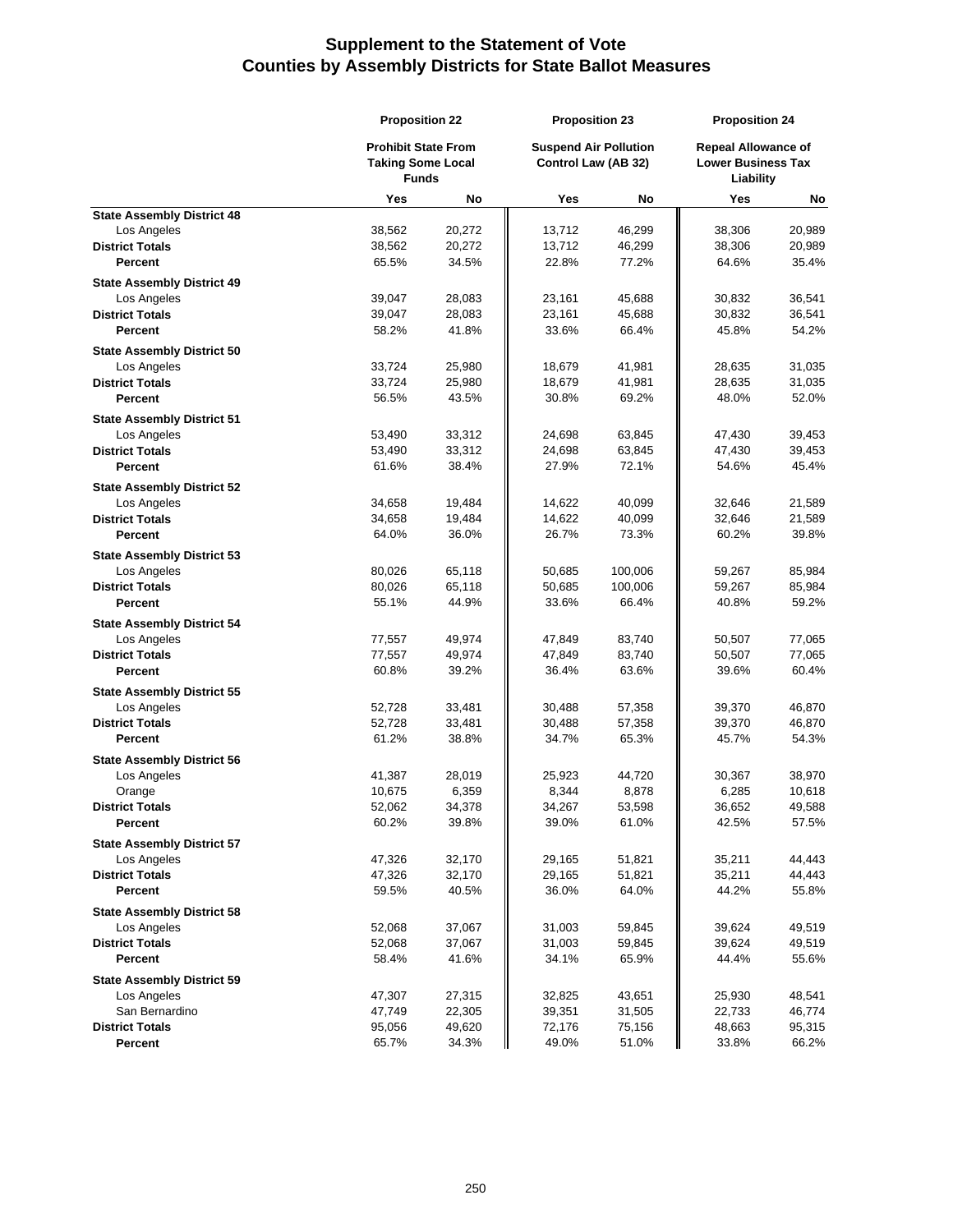|                                                | <b>Proposition 22</b>                    |        | <b>Proposition 23</b>        |        | <b>Proposition 24</b>                  |         |
|------------------------------------------------|------------------------------------------|--------|------------------------------|--------|----------------------------------------|---------|
|                                                | <b>Prohibit State From</b>               |        | <b>Suspend Air Pollution</b> |        | <b>Repeal Allowance of</b>             |         |
|                                                | <b>Taking Some Local</b><br><b>Funds</b> |        | Control Law (AB 32)          |        | <b>Lower Business Tax</b><br>Liability |         |
|                                                | Yes                                      | No     | Yes                          | No     | Yes                                    | No      |
| <b>State Assembly District 60</b>              |                                          |        |                              |        |                                        |         |
| Los Angeles                                    | 31,143                                   | 17,988 | 22,231                       | 27,865 | 17,159                                 | 31,893  |
| Orange                                         | 36,894                                   | 23,047 | 34,083                       | 26,776 | 16,628                                 | 42,752  |
| San Bernardino                                 | 13,512                                   | 7,599  | 10,555                       | 10,794 | 7,052                                  | 13,916  |
| <b>District Totals</b>                         | 81,549                                   | 48,634 | 66,869                       | 65,435 | 40,839                                 | 88,561  |
| <b>Percent</b>                                 | 62.6%                                    | 37.4%  | 50.5%                        | 49.5%  | 31.6%                                  | 68.4%   |
| <b>State Assembly District 61</b>              |                                          |        |                              |        |                                        |         |
| Los Angeles                                    | 13,675                                   | 8,893  | 8,145                        | 14,806 | 9,930                                  | 12,597  |
| San Bernardino                                 | 31,041                                   | 19,147 | 22,255                       | 28,449 | 19,310                                 | 30,455  |
| <b>District Totals</b>                         | 44,716                                   | 28,040 | 30,400                       | 43,255 | 29,240                                 | 43,052  |
| <b>Percent</b>                                 | 61.5%                                    | 38.5%  | 41.3%                        | 58.7%  | 40.4%                                  | 59.6%   |
| <b>State Assembly District 62</b>              |                                          |        |                              |        |                                        |         |
| San Bernardino                                 | 40,496                                   | 24,005 | 24,276                       | 40,653 | 28,877                                 | 35,002  |
| <b>District Totals</b>                         | 40,496                                   | 24,005 | 24,276                       | 40,653 | 28,877                                 | 35,002  |
| <b>Percent</b>                                 | 62.8%                                    | 37.2%  | 37.4%                        | 62.6%  | 45.2%                                  | 54.8%   |
| <b>State Assembly District 63</b>              |                                          |        |                              |        |                                        |         |
| Riverside                                      | 1,628                                    | 847    | 1,183                        | 1,304  | 911                                    | 1,522   |
| San Bernardino                                 | 84,013                                   | 41,930 | 60,239                       | 67,462 | 45,570                                 | 79,192  |
| <b>District Totals</b>                         | 85,641                                   | 42,777 | 61,422                       | 68,766 | 46,481                                 | 80,714  |
| <b>Percent</b>                                 | 66.7%                                    | 33.3%  | 47.2%                        | 52.8%  | 36.5%                                  | 63.5%   |
| <b>State Assembly District 64</b>              |                                          |        |                              |        |                                        |         |
| Riverside                                      | 91,612                                   | 45,043 | 67,773                       | 70,240 | 48,870                                 | 86,684  |
| <b>District Totals</b>                         | 91,612                                   | 45,043 | 67,773                       | 70,240 | 48,870                                 | 86,684  |
| <b>Percent</b>                                 | 67.0%                                    | 33.0%  | 49.1%                        | 50.9%  | 36.1%                                  | 63.9%   |
|                                                |                                          |        |                              |        |                                        |         |
| <b>State Assembly District 65</b><br>Riverside | 71,534                                   | 31,351 | 50,403                       | 53,195 | 37,572                                 | 64,154  |
| San Bernardino                                 | 25,006                                   | 11,148 | 18,863                       | 17,732 | 11,722                                 | 24,105  |
| <b>District Totals</b>                         | 96,540                                   | 42,499 | 69,266                       | 70,927 | 49,294                                 | 88,259  |
| <b>Percent</b>                                 | 69.4%                                    | 30.6%  | 49.4%                        | 50.6%  | 35.8%                                  | 64.2%   |
|                                                |                                          |        |                              |        |                                        |         |
| <b>State Assembly District 66</b>              |                                          |        |                              |        |                                        |         |
| Riverside                                      | 68,431                                   | 32,139 | 53,367                       | 48,301 | 33,445                                 | 66,269  |
| San Diego                                      | 21,731                                   | 8,358  | 18,176                       | 12,603 | 8,269                                  | 21,567  |
| <b>District Totals</b>                         | 90,162                                   | 40,497 | 71,543                       | 60,904 | 41,714                                 | 87,836  |
| <b>Percent</b>                                 | 69.0%                                    | 31.0%  | 54.0%                        | 46.0%  | 32.2%                                  | 67.8%   |
| <b>State Assembly District 67</b>              |                                          |        |                              |        |                                        |         |
| Orange                                         | 84,655                                   | 53,659 | 70,599                       | 70,365 | 45,102                                 | 92,062  |
| <b>District Totals</b>                         | 84,655                                   | 53,659 | 70,599                       | 70,365 | 45,102                                 | 92,062  |
| <b>Percent</b>                                 | 61.2%                                    | 38.8%  | 50.1%                        | 49.9%  | 32.9%                                  | 67.1%   |
| <b>State Assembly District 68</b>              |                                          |        |                              |        |                                        |         |
| Orange                                         | 63,229                                   | 39,080 | 51,848                       | 52,116 | 36,534                                 | 64,601  |
| <b>District Totals</b>                         | 63,229                                   | 39,080 | 51,848                       | 52,116 | 36,534                                 | 64,601  |
| Percent                                        | 61.8%                                    | 38.2%  | 49.9%                        | 50.1%  | 36.1%                                  | 63.9%   |
| <b>State Assembly District 69</b>              |                                          |        |                              |        |                                        |         |
| Orange                                         | 32,124                                   | 22,982 | 23,845                       | 31,933 | 23,673                                 | 31,035  |
| <b>District Totals</b>                         | 32,124                                   | 22,982 | 23,845                       | 31,933 | 23,673                                 | 31,035  |
| <b>Percent</b>                                 | 58.3%                                    | 41.7%  | 42.7%                        | 57.3%  | 43.3%                                  | 56.7%   |
| <b>State Assembly District 70</b>              |                                          |        |                              |        |                                        |         |
| Orange                                         | 93,007                                   | 62,892 | 75,738                       | 84,188 | 49,405                                 | 105,382 |
| <b>District Totals</b>                         | 93,007                                   | 62,892 | 75,738                       | 84,188 | 49,405                                 | 105,382 |
| Percent                                        | 59.7%                                    | 40.3%  | 47.4%                        | 52.6%  | 31.9%                                  | 68.1%   |
|                                                |                                          |        |                              |        |                                        |         |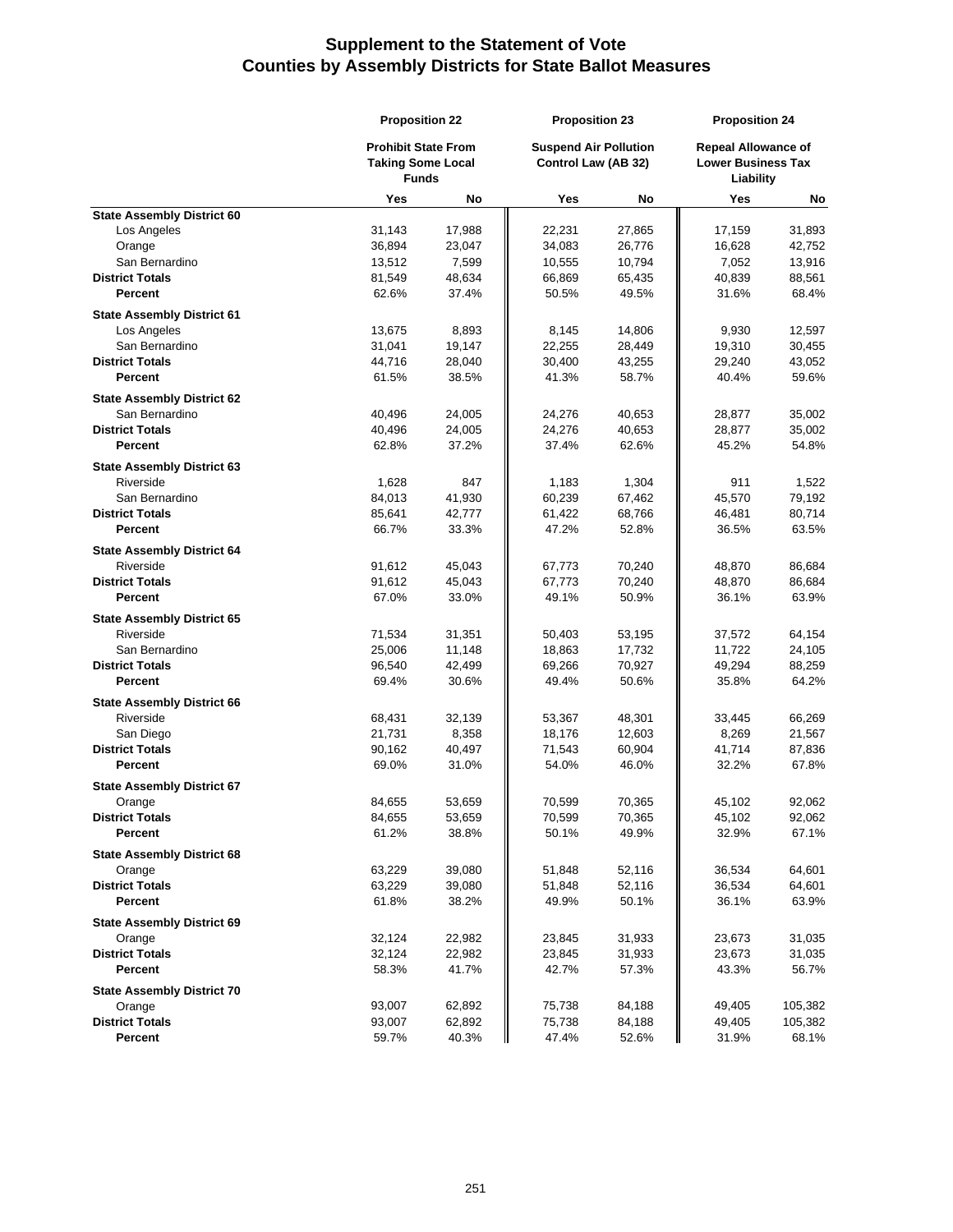| <b>Prohibit State From</b><br><b>Suspend Air Pollution</b><br><b>Repeal Allowance of</b><br>Control Law (AB 32)<br><b>Lower Business Tax</b><br><b>Taking Some Local</b><br><b>Funds</b><br>Liability<br>Yes<br>Yes<br>No<br>Yes<br>No<br>No<br><b>State Assembly District 71</b><br>60,508<br>40,543<br>56,845<br>Orange<br>46,158<br>27,064<br>73,261<br>Riverside<br>32,394<br>33,282<br>17,152<br>25,788<br>25,156<br>17,519<br><b>District Totals</b><br>93,790<br>57,695<br>82,633<br>71,314<br>44,583<br>105,655<br><b>Percent</b><br>61.9%<br>38.1%<br>53.7%<br>46.3%<br>29.7%<br>70.3%<br><b>State Assembly District 72</b><br>68,517<br>75,288<br>Orange<br>45,110<br>58,723<br>37,305<br>56,702<br><b>District Totals</b><br>68,517<br>45,110<br>58,723<br>56,702<br>37,305<br>75,288<br><b>Percent</b><br>60.3%<br>39.7%<br>50.9%<br>49.1%<br>33.1%<br>66.9%<br><b>State Assembly District 73</b><br>Orange<br>53,856<br>33,813<br>47,262<br>42,329<br>24,872<br>62,050<br>San Diego<br>31,437<br>14,343<br>22,259<br>24,629<br>28,653<br>16,644<br><b>District Totals</b><br>85,293<br>48,156<br>69,521<br>66,958<br>41,516<br>90,703<br>63.9%<br><b>Percent</b><br>36.1%<br>50.9%<br>49.1%<br>31.4%<br>68.6%<br><b>State Assembly District 74</b><br>San Diego<br>99,617<br>51,585<br>71,914<br>85,137<br>53,389<br>97,045<br><b>District Totals</b><br>99,617<br>51,585<br>71,914<br>97,045<br>85,137<br>53,389<br>65.9%<br>34.1%<br>45.8%<br>54.2%<br>35.5%<br>64.5%<br>Percent<br><b>State Assembly District 75</b><br>San Diego<br>100,936<br>54,558<br>72,026<br>89,687<br>54,910<br>100,437<br><b>District Totals</b><br>100,936<br>54,558<br>72,026<br>54,910<br>100,437<br>89,687<br>44.5%<br>64.9%<br>35.1%<br>55.5%<br>35.3%<br>64.7%<br><b>Percent</b> |
|---------------------------------------------------------------------------------------------------------------------------------------------------------------------------------------------------------------------------------------------------------------------------------------------------------------------------------------------------------------------------------------------------------------------------------------------------------------------------------------------------------------------------------------------------------------------------------------------------------------------------------------------------------------------------------------------------------------------------------------------------------------------------------------------------------------------------------------------------------------------------------------------------------------------------------------------------------------------------------------------------------------------------------------------------------------------------------------------------------------------------------------------------------------------------------------------------------------------------------------------------------------------------------------------------------------------------------------------------------------------------------------------------------------------------------------------------------------------------------------------------------------------------------------------------------------------------------------------------------------------------------------------------------------------------------------------------------------------------------------------------------------------------------|
|                                                                                                                                                                                                                                                                                                                                                                                                                                                                                                                                                                                                                                                                                                                                                                                                                                                                                                                                                                                                                                                                                                                                                                                                                                                                                                                                                                                                                                                                                                                                                                                                                                                                                                                                                                                 |
|                                                                                                                                                                                                                                                                                                                                                                                                                                                                                                                                                                                                                                                                                                                                                                                                                                                                                                                                                                                                                                                                                                                                                                                                                                                                                                                                                                                                                                                                                                                                                                                                                                                                                                                                                                                 |
|                                                                                                                                                                                                                                                                                                                                                                                                                                                                                                                                                                                                                                                                                                                                                                                                                                                                                                                                                                                                                                                                                                                                                                                                                                                                                                                                                                                                                                                                                                                                                                                                                                                                                                                                                                                 |
|                                                                                                                                                                                                                                                                                                                                                                                                                                                                                                                                                                                                                                                                                                                                                                                                                                                                                                                                                                                                                                                                                                                                                                                                                                                                                                                                                                                                                                                                                                                                                                                                                                                                                                                                                                                 |
|                                                                                                                                                                                                                                                                                                                                                                                                                                                                                                                                                                                                                                                                                                                                                                                                                                                                                                                                                                                                                                                                                                                                                                                                                                                                                                                                                                                                                                                                                                                                                                                                                                                                                                                                                                                 |
|                                                                                                                                                                                                                                                                                                                                                                                                                                                                                                                                                                                                                                                                                                                                                                                                                                                                                                                                                                                                                                                                                                                                                                                                                                                                                                                                                                                                                                                                                                                                                                                                                                                                                                                                                                                 |
|                                                                                                                                                                                                                                                                                                                                                                                                                                                                                                                                                                                                                                                                                                                                                                                                                                                                                                                                                                                                                                                                                                                                                                                                                                                                                                                                                                                                                                                                                                                                                                                                                                                                                                                                                                                 |
|                                                                                                                                                                                                                                                                                                                                                                                                                                                                                                                                                                                                                                                                                                                                                                                                                                                                                                                                                                                                                                                                                                                                                                                                                                                                                                                                                                                                                                                                                                                                                                                                                                                                                                                                                                                 |
|                                                                                                                                                                                                                                                                                                                                                                                                                                                                                                                                                                                                                                                                                                                                                                                                                                                                                                                                                                                                                                                                                                                                                                                                                                                                                                                                                                                                                                                                                                                                                                                                                                                                                                                                                                                 |
|                                                                                                                                                                                                                                                                                                                                                                                                                                                                                                                                                                                                                                                                                                                                                                                                                                                                                                                                                                                                                                                                                                                                                                                                                                                                                                                                                                                                                                                                                                                                                                                                                                                                                                                                                                                 |
|                                                                                                                                                                                                                                                                                                                                                                                                                                                                                                                                                                                                                                                                                                                                                                                                                                                                                                                                                                                                                                                                                                                                                                                                                                                                                                                                                                                                                                                                                                                                                                                                                                                                                                                                                                                 |
|                                                                                                                                                                                                                                                                                                                                                                                                                                                                                                                                                                                                                                                                                                                                                                                                                                                                                                                                                                                                                                                                                                                                                                                                                                                                                                                                                                                                                                                                                                                                                                                                                                                                                                                                                                                 |
|                                                                                                                                                                                                                                                                                                                                                                                                                                                                                                                                                                                                                                                                                                                                                                                                                                                                                                                                                                                                                                                                                                                                                                                                                                                                                                                                                                                                                                                                                                                                                                                                                                                                                                                                                                                 |
|                                                                                                                                                                                                                                                                                                                                                                                                                                                                                                                                                                                                                                                                                                                                                                                                                                                                                                                                                                                                                                                                                                                                                                                                                                                                                                                                                                                                                                                                                                                                                                                                                                                                                                                                                                                 |
|                                                                                                                                                                                                                                                                                                                                                                                                                                                                                                                                                                                                                                                                                                                                                                                                                                                                                                                                                                                                                                                                                                                                                                                                                                                                                                                                                                                                                                                                                                                                                                                                                                                                                                                                                                                 |
|                                                                                                                                                                                                                                                                                                                                                                                                                                                                                                                                                                                                                                                                                                                                                                                                                                                                                                                                                                                                                                                                                                                                                                                                                                                                                                                                                                                                                                                                                                                                                                                                                                                                                                                                                                                 |
|                                                                                                                                                                                                                                                                                                                                                                                                                                                                                                                                                                                                                                                                                                                                                                                                                                                                                                                                                                                                                                                                                                                                                                                                                                                                                                                                                                                                                                                                                                                                                                                                                                                                                                                                                                                 |
|                                                                                                                                                                                                                                                                                                                                                                                                                                                                                                                                                                                                                                                                                                                                                                                                                                                                                                                                                                                                                                                                                                                                                                                                                                                                                                                                                                                                                                                                                                                                                                                                                                                                                                                                                                                 |
|                                                                                                                                                                                                                                                                                                                                                                                                                                                                                                                                                                                                                                                                                                                                                                                                                                                                                                                                                                                                                                                                                                                                                                                                                                                                                                                                                                                                                                                                                                                                                                                                                                                                                                                                                                                 |
|                                                                                                                                                                                                                                                                                                                                                                                                                                                                                                                                                                                                                                                                                                                                                                                                                                                                                                                                                                                                                                                                                                                                                                                                                                                                                                                                                                                                                                                                                                                                                                                                                                                                                                                                                                                 |
|                                                                                                                                                                                                                                                                                                                                                                                                                                                                                                                                                                                                                                                                                                                                                                                                                                                                                                                                                                                                                                                                                                                                                                                                                                                                                                                                                                                                                                                                                                                                                                                                                                                                                                                                                                                 |
|                                                                                                                                                                                                                                                                                                                                                                                                                                                                                                                                                                                                                                                                                                                                                                                                                                                                                                                                                                                                                                                                                                                                                                                                                                                                                                                                                                                                                                                                                                                                                                                                                                                                                                                                                                                 |
|                                                                                                                                                                                                                                                                                                                                                                                                                                                                                                                                                                                                                                                                                                                                                                                                                                                                                                                                                                                                                                                                                                                                                                                                                                                                                                                                                                                                                                                                                                                                                                                                                                                                                                                                                                                 |
|                                                                                                                                                                                                                                                                                                                                                                                                                                                                                                                                                                                                                                                                                                                                                                                                                                                                                                                                                                                                                                                                                                                                                                                                                                                                                                                                                                                                                                                                                                                                                                                                                                                                                                                                                                                 |
|                                                                                                                                                                                                                                                                                                                                                                                                                                                                                                                                                                                                                                                                                                                                                                                                                                                                                                                                                                                                                                                                                                                                                                                                                                                                                                                                                                                                                                                                                                                                                                                                                                                                                                                                                                                 |
| <b>State Assembly District 76</b>                                                                                                                                                                                                                                                                                                                                                                                                                                                                                                                                                                                                                                                                                                                                                                                                                                                                                                                                                                                                                                                                                                                                                                                                                                                                                                                                                                                                                                                                                                                                                                                                                                                                                                                                               |
| 80,025<br>51,064<br>45,970<br>71,257<br>San Diego<br>91,634<br>59,742                                                                                                                                                                                                                                                                                                                                                                                                                                                                                                                                                                                                                                                                                                                                                                                                                                                                                                                                                                                                                                                                                                                                                                                                                                                                                                                                                                                                                                                                                                                                                                                                                                                                                                           |
| <b>District Totals</b><br>80,025<br>51,064<br>45,970<br>91,634<br>59,742<br>71,257                                                                                                                                                                                                                                                                                                                                                                                                                                                                                                                                                                                                                                                                                                                                                                                                                                                                                                                                                                                                                                                                                                                                                                                                                                                                                                                                                                                                                                                                                                                                                                                                                                                                                              |
| <b>Percent</b><br>61.0%<br>39.0%<br>33.4%<br>66.6%<br>45.6%<br>54.4%                                                                                                                                                                                                                                                                                                                                                                                                                                                                                                                                                                                                                                                                                                                                                                                                                                                                                                                                                                                                                                                                                                                                                                                                                                                                                                                                                                                                                                                                                                                                                                                                                                                                                                            |
| <b>State Assembly District 77</b>                                                                                                                                                                                                                                                                                                                                                                                                                                                                                                                                                                                                                                                                                                                                                                                                                                                                                                                                                                                                                                                                                                                                                                                                                                                                                                                                                                                                                                                                                                                                                                                                                                                                                                                                               |
| 94,536<br>San Diego<br>41,650<br>72,557<br>90,238<br>67,563<br>45,021                                                                                                                                                                                                                                                                                                                                                                                                                                                                                                                                                                                                                                                                                                                                                                                                                                                                                                                                                                                                                                                                                                                                                                                                                                                                                                                                                                                                                                                                                                                                                                                                                                                                                                           |
| <b>District Totals</b><br>94,536<br>41,650<br>72,557<br>67,563<br>45,021<br>90,238                                                                                                                                                                                                                                                                                                                                                                                                                                                                                                                                                                                                                                                                                                                                                                                                                                                                                                                                                                                                                                                                                                                                                                                                                                                                                                                                                                                                                                                                                                                                                                                                                                                                                              |
| <b>Percent</b><br>69.4%<br>30.6%<br>51.8%<br>48.2%<br>66.7%<br>33.3%                                                                                                                                                                                                                                                                                                                                                                                                                                                                                                                                                                                                                                                                                                                                                                                                                                                                                                                                                                                                                                                                                                                                                                                                                                                                                                                                                                                                                                                                                                                                                                                                                                                                                                            |
| <b>State Assembly District 78</b>                                                                                                                                                                                                                                                                                                                                                                                                                                                                                                                                                                                                                                                                                                                                                                                                                                                                                                                                                                                                                                                                                                                                                                                                                                                                                                                                                                                                                                                                                                                                                                                                                                                                                                                                               |
| San Diego<br>78,468<br>42,159<br>50,388<br>73,322<br>68,821<br>51,408                                                                                                                                                                                                                                                                                                                                                                                                                                                                                                                                                                                                                                                                                                                                                                                                                                                                                                                                                                                                                                                                                                                                                                                                                                                                                                                                                                                                                                                                                                                                                                                                                                                                                                           |
| <b>District Totals</b><br>78,468<br>42,159<br>50,388<br>73,322<br>68,821<br>51,408                                                                                                                                                                                                                                                                                                                                                                                                                                                                                                                                                                                                                                                                                                                                                                                                                                                                                                                                                                                                                                                                                                                                                                                                                                                                                                                                                                                                                                                                                                                                                                                                                                                                                              |
| 65.1%<br>Percent<br>34.9%<br>40.7%<br>59.3%<br>42.8%<br>57.2%                                                                                                                                                                                                                                                                                                                                                                                                                                                                                                                                                                                                                                                                                                                                                                                                                                                                                                                                                                                                                                                                                                                                                                                                                                                                                                                                                                                                                                                                                                                                                                                                                                                                                                                   |
| <b>State Assembly District 79</b>                                                                                                                                                                                                                                                                                                                                                                                                                                                                                                                                                                                                                                                                                                                                                                                                                                                                                                                                                                                                                                                                                                                                                                                                                                                                                                                                                                                                                                                                                                                                                                                                                                                                                                                                               |
| 45,856<br>47,452<br>27,274<br>30,103<br>32,817<br>41,472<br>San Diego                                                                                                                                                                                                                                                                                                                                                                                                                                                                                                                                                                                                                                                                                                                                                                                                                                                                                                                                                                                                                                                                                                                                                                                                                                                                                                                                                                                                                                                                                                                                                                                                                                                                                                           |
| 47,452<br>27,274<br>45,856<br>41,472<br><b>District Totals</b><br>30,103<br>32,817                                                                                                                                                                                                                                                                                                                                                                                                                                                                                                                                                                                                                                                                                                                                                                                                                                                                                                                                                                                                                                                                                                                                                                                                                                                                                                                                                                                                                                                                                                                                                                                                                                                                                              |
| Percent<br>36.5%<br>39.6%<br>63.5%<br>60.4%<br>44.2%<br>55.8%                                                                                                                                                                                                                                                                                                                                                                                                                                                                                                                                                                                                                                                                                                                                                                                                                                                                                                                                                                                                                                                                                                                                                                                                                                                                                                                                                                                                                                                                                                                                                                                                                                                                                                                   |
| <b>State Assembly District 80</b>                                                                                                                                                                                                                                                                                                                                                                                                                                                                                                                                                                                                                                                                                                                                                                                                                                                                                                                                                                                                                                                                                                                                                                                                                                                                                                                                                                                                                                                                                                                                                                                                                                                                                                                                               |
| 16,223<br>9,652<br>14,289<br>Imperial<br>12,361<br>13,545<br>11,237                                                                                                                                                                                                                                                                                                                                                                                                                                                                                                                                                                                                                                                                                                                                                                                                                                                                                                                                                                                                                                                                                                                                                                                                                                                                                                                                                                                                                                                                                                                                                                                                                                                                                                             |
| 48,375<br>25,338<br>31,769<br>42,170<br>31,184<br>41,642<br>Riverside                                                                                                                                                                                                                                                                                                                                                                                                                                                                                                                                                                                                                                                                                                                                                                                                                                                                                                                                                                                                                                                                                                                                                                                                                                                                                                                                                                                                                                                                                                                                                                                                                                                                                                           |
| 64,598<br>44,130<br>55,715<br>42,421<br><b>District Totals</b><br>34,990<br>55,931                                                                                                                                                                                                                                                                                                                                                                                                                                                                                                                                                                                                                                                                                                                                                                                                                                                                                                                                                                                                                                                                                                                                                                                                                                                                                                                                                                                                                                                                                                                                                                                                                                                                                              |
| 64.9%<br>35.1%<br>44.2%<br>56.9%<br>55.8%<br>43.1%<br>Percent                                                                                                                                                                                                                                                                                                                                                                                                                                                                                                                                                                                                                                                                                                                                                                                                                                                                                                                                                                                                                                                                                                                                                                                                                                                                                                                                                                                                                                                                                                                                                                                                                                                                                                                   |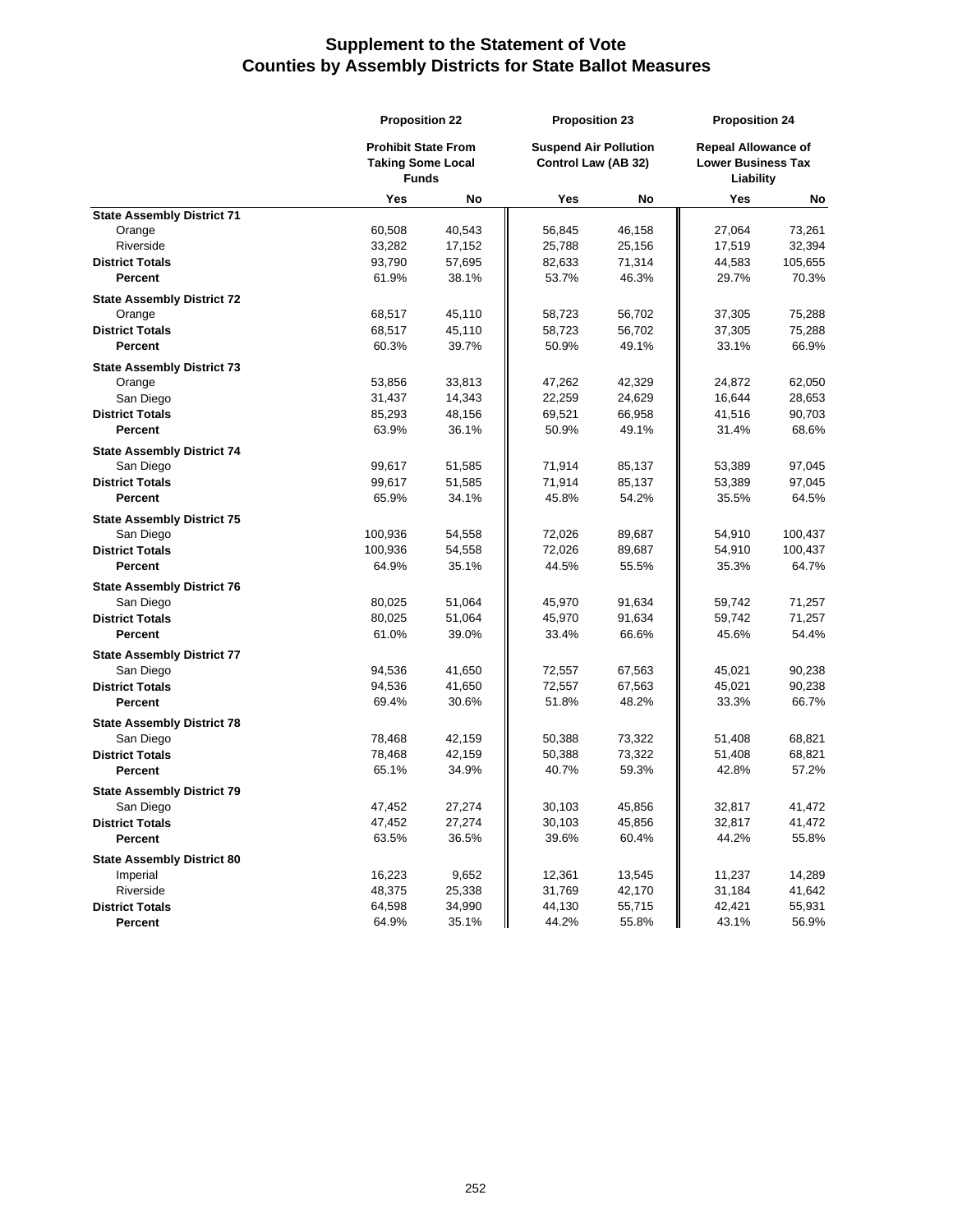|                                  | <b>Proposition 25</b>          |             | <b>Proposition 26</b><br>2/3 Vote for Some<br><b>State/Local Fees</b> |         | <b>Proposition 27</b>                                        |         |
|----------------------------------|--------------------------------|-------------|-----------------------------------------------------------------------|---------|--------------------------------------------------------------|---------|
|                                  | <b>Simple Majority Vote to</b> | Pass Budget |                                                                       |         | <b>Eliminate State</b><br>Redistricting<br><b>Commission</b> |         |
|                                  | Yes                            | No          | Yes                                                                   | No      | Yes                                                          | No      |
| <b>State Assembly District 1</b> |                                |             |                                                                       |         |                                                              |         |
| Del Norte                        | 4,070                          | 3,696       | 4,466                                                                 | 3,180   | 3,146                                                        | 4,455   |
| Humboldt                         | 27,962                         | 19,524      | 19,892                                                                | 26,489  | 17,118                                                       | 27,792  |
| Lake                             | 11,272                         | 8,816       | 11,227                                                                | 8,568   | 7,856                                                        | 11,661  |
| Mendocino                        | 19,312                         | 11,013      | 12,350                                                                | 17,296  | 11,517                                                       | 17,433  |
| Sonoma                           | 31,851                         | 15,429      | 18,696                                                                | 27,483  | 16,959                                                       | 28,102  |
| Trinity                          | 2,634                          | 2,674       | 2,795                                                                 | 2,428   | 1,744                                                        | 3,403   |
| <b>District Totals</b>           | 97,101                         | 61,152      | 69,426                                                                | 85,444  | 58,340                                                       | 92,846  |
| Percent                          | 61.4%                          | 38.6%       | 44.8%                                                                 | 55.2%   | 38.6%                                                        | 61.4%   |
| <b>State Assembly District 2</b> |                                |             |                                                                       |         |                                                              |         |
| <b>Butte</b>                     | 2,432                          | 4,136       | 3,801                                                                 | 2,654   | 1,719                                                        | 4,598   |
| Colusa                           | 2,004                          | 3,052       | 3,209                                                                 | 1,776   | 1,604                                                        | 3,321   |
| Glenn                            | 2,970                          | 4,690       | 4,668                                                                 | 2,892   | 2,404                                                        | 5,066   |
| Modoc                            | 1,372                          | 2,324       | 2,474                                                                 | 1,188   | 1,024                                                        | 2,602   |
| Shasta                           | 25,139                         | 37,583      | 38,287                                                                | 23,546  | 20,066                                                       | 40,786  |
| Siskiyou                         | 8,262                          | 9,206       | 9,638                                                                 | 7,487   | 6,067                                                        | 10,766  |
| Sutter                           | 10,427                         | 14,095      | 15,580                                                                | 8,374   | 9,036                                                        | 14,526  |
| Tehama                           | 7,969                          | 11,627      | 11,956                                                                | 7,323   | 6,378                                                        | 12,719  |
| Yolo                             | 2,080                          | 2,224       | 2,423                                                                 | 1,819   | 1,368                                                        | 2,811   |
| <b>District Totals</b>           | 62,655                         | 88,937      | 92,036                                                                | 57,059  | 49,666                                                       | 97,195  |
| Percent                          | 41.3%                          | 58.7%       | 61.7%                                                                 | 38.3%   | 33.8%                                                        | 66.2%   |
| <b>State Assembly District 3</b> |                                |             |                                                                       |         |                                                              |         |
| <b>Butte</b>                     | 32,927                         | 33,264      | 33,179                                                                | 31,494  | 21,776                                                       | 41,944  |
| Lassen                           | 3,974                          | 5,064       | 5,648                                                                 | 3,264   | 3,277                                                        | 5,465   |
| Nevada                           | 22,616                         | 21,649      | 23,496                                                                | 19,867  | 13,309                                                       | 29,530  |
| Placer                           | 5,775                          | 7,025       | 7,625                                                                 | 4,804   | 3,541                                                        | 8,734   |
| Plumas                           | 4,575                          | 4,422       | 5,381                                                                 | 3,431   | 2,940                                                        | 5,778   |
| Sierra                           | 861                            | 907         | 1,015                                                                 | 713     | 604                                                          | 1,087   |
| Yuba                             | 7,489                          | 8,370       | 9,959                                                                 | 5,601   | 5,573                                                        | 9,821   |
| <b>District Totals</b>           | 78,217                         | 80,701      | 86,303                                                                | 69,174  | 51,020                                                       | 102,359 |
| Percent                          | 49.2%                          | 50.8%       | 55.5%                                                                 | 44.5%   | 33.3%                                                        | 66.7%   |
| <b>State Assembly District 4</b> |                                |             |                                                                       |         |                                                              |         |
| Alpine                           | 315                            | 220         | 241                                                                   | 283     | 221                                                          | 299     |
| El Dorado                        | 25,553                         | 30,430      | 31,738                                                                | 22,630  | 17,507                                                       | 35,847  |
| Placer                           | 54,007                         | 59,869      | 64,919                                                                | 45,902  | 36,557                                                       | 72,815  |
| Sacramento                       | 11,891                         | 10,801      | 13,258                                                                | 8,788   | 8,299                                                        | 13,375  |
| <b>District Totals</b>           | 91,766                         | 101,320     | 110,156<br>58.7%                                                      | 77,603  | 62,584                                                       | 122,336 |
| Percent                          | 47.5%                          | 52.5%       |                                                                       | 41.3%   | 33.8%                                                        | 66.2%   |
| <b>State Assembly District 5</b> |                                |             |                                                                       |         |                                                              |         |
| Placer                           | 4,029                          | 6,248       | 6,219                                                                 | 3,701   | 2,543                                                        | 7,318   |
| Sacramento                       | 79,167                         | 74,055      | 80,702                                                                | 68,551  | 50,881                                                       | 96,056  |
| <b>District Totals</b>           | 83,196                         | 80,303      | 86,921                                                                | 72,252  | 53,424                                                       | 103,374 |
| Percent                          | 50.9%                          | 49.1%       | 54.6%                                                                 | 45.4%   | 34.1%                                                        | 65.9%   |
| <b>State Assembly District 6</b> |                                |             |                                                                       |         |                                                              |         |
| Marin                            | 72,611                         | 33,546      | 35,203                                                                | 68,371  | 35,089                                                       | 66,117  |
| Sonoma                           | 43,857                         | 22,048      | 27,381                                                                | 36,939  | 26,024                                                       | 36,865  |
| <b>District Totals</b>           | 116,468                        | 55,594      | 62,584                                                                | 105,310 | 61,113                                                       | 102,982 |
| <b>Percent</b>                   | 67.7%                          | 32.3%       | 37.3%                                                                 | 62.7%   | 37.2%                                                        | 62.8%   |
| <b>State Assembly District 7</b> |                                |             |                                                                       |         |                                                              |         |
| Napa                             | 26,728                         | 17,883      | 22,127                                                                | 21,241  | 16,072                                                       | 26,513  |
| Solano                           | 21,759                         | 12,234      | 16,217                                                                | 17,063  | 15,446                                                       | 17,352  |
| Sonoma                           | 41,114                         | 19,628      | 24,445                                                                | 34,871  | 22,968                                                       | 35,135  |
| <b>District Totals</b>           | 89,601                         | 49,745      | 62,789                                                                | 73,175  | 54,486                                                       | 79,000  |
| Percent                          | 64.3%                          | 35.7%       | 46.2%                                                                 | 53.8%   | 40.8%                                                        | 59.2%   |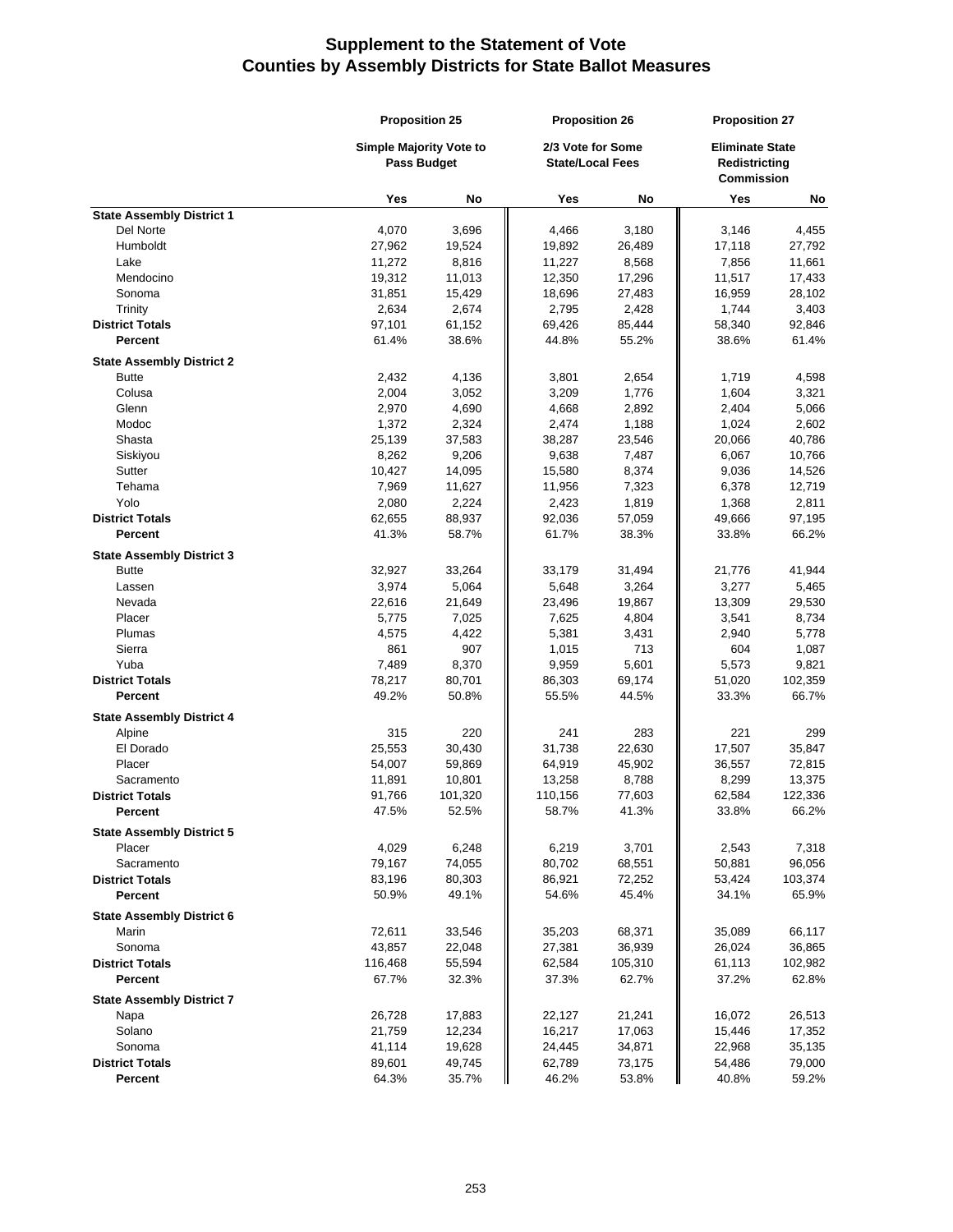|                                   |                                | <b>Proposition 25</b> |                         | <b>Proposition 26</b> |                                    | <b>Proposition 27</b>  |  |
|-----------------------------------|--------------------------------|-----------------------|-------------------------|-----------------------|------------------------------------|------------------------|--|
|                                   | <b>Simple Majority Vote to</b> |                       |                         | 2/3 Vote for Some     |                                    | <b>Eliminate State</b> |  |
|                                   | <b>Pass Budget</b>             |                       | <b>State/Local Fees</b> |                       | Redistricting<br><b>Commission</b> |                        |  |
|                                   | Yes                            | No                    | Yes                     | No                    | Yes                                | No                     |  |
| <b>State Assembly District 8</b>  |                                |                       |                         |                       |                                    |                        |  |
| Solano                            | 46,117                         | 34,425                | 43,695                  | 35,131                | 31,546                             | 46,180                 |  |
| Yolo                              | 33,961                         | 19,402                | 20,961                  | 31,120                | 18,534                             | 32,399                 |  |
| <b>District Totals</b>            | 80,078                         | 53,827                | 64,656                  | 66,251                | 50,080                             | 78,579                 |  |
| <b>Percent</b>                    | 59.8%                          | 40.2%                 | 49.4%                   | 50.6%                 | 38.9%                              | 61.1%                  |  |
| <b>State Assembly District 9</b>  |                                |                       |                         |                       |                                    |                        |  |
| Sacramento                        | 68,469                         | 36,412                | 43,256                  | 58,682                | 42,150                             | 57,752                 |  |
| <b>District Totals</b>            | 68,469                         | 36,412                | 43,256                  | 58,682                | 42,150                             | 57,752                 |  |
| Percent                           | 65.3%                          | 34.7%                 | 42.4%                   | 57.6%                 | 42.2%                              | 57.8%                  |  |
| <b>State Assembly District 10</b> |                                |                       |                         |                       |                                    |                        |  |
| Amador                            | 7,655                          | 8,195                 | 9,176                   | 6,320                 | 4,916                              | 10,423                 |  |
| El Dorado                         | 8,018                          | 10,511                | 10,771                  | 7,152                 | 4,962                              | 12,788                 |  |
| Sacramento                        | 49,510                         | 39,922                | 46,802                  | 40,350                | 31,886                             | 52,469                 |  |
| San Joaquin                       | 21,342                         | 18,067                | 22,070                  | 16,262                | 15,694                             | 21,463                 |  |
| <b>District Totals</b>            | 86,525                         | 76,695                | 88,819                  | 70,084                | 57,458                             | 97,143                 |  |
| <b>Percent</b>                    | 53.0%                          | 47.0%                 | 55.9%                   | 44.1%                 | 37.2%                              | 62.8%                  |  |
| <b>State Assembly District 11</b> |                                |                       |                         |                       |                                    |                        |  |
| Contra Costa                      | 76,173                         | 44,726                | 57,653                  | 61,131                | 55,463                             | 61,445                 |  |
| <b>District Totals</b>            | 76,173                         | 44,726                | 57,653                  | 61,131                | 55,463                             | 61,445                 |  |
| <b>Percent</b>                    | 63.0%                          | 37.0%                 | 48.5%                   | 51.5%                 | 47.4%                              | 52.6%                  |  |
|                                   |                                |                       |                         |                       |                                    |                        |  |
| <b>State Assembly District 12</b> |                                |                       |                         |                       |                                    |                        |  |
| San Francisco                     | 74,810                         | 32,526                | 38,295                  | 66,445                | 49,889                             | 51,733                 |  |
| San Mateo                         | 8,336                          | 3,968                 | 5,347                   | 6,777                 | 6,853                              | 4,933                  |  |
| <b>District Totals</b>            | 83,146                         | 36,494                | 43,642                  | 73,222                | 56,742                             | 56,666                 |  |
| <b>Percent</b>                    | 69.5%                          | 30.5%                 | 37.3%                   | 62.7%                 | 50.0%                              | 50.0%                  |  |
| <b>State Assembly District 13</b> |                                |                       |                         |                       |                                    |                        |  |
| San Francisco                     | 121,449                        | 30,447                | 37,952                  | 110,297               | 73,698                             | 70,767                 |  |
| <b>District Totals</b>            | 121,449                        | 30,447                | 37,952                  | 110,297               | 73,698                             | 70,767                 |  |
| Percent                           | 80.0%                          | 20.0%                 | 25.6%                   | 74.4%                 | 51.0%                              | 49.0%                  |  |
| <b>State Assembly District 14</b> |                                |                       |                         |                       |                                    |                        |  |
| Alameda                           | 61,406                         | 10,512                | 12,279                  | 58,105                | 31,493                             | 35,870                 |  |
| Contra Costa                      | 61,616                         | 27,174                | 32,472                  | 54,598                | 37,036                             | 48,359                 |  |
| <b>District Totals</b>            | 123,022                        | 37,686                | 44,751                  | 112,703               | 68,529                             | 84,229                 |  |
| Percent                           | 76.6%                          | 23.4%                 | 28.4%                   | 71.6%                 | 44.9%                              | 55.1%                  |  |
| <b>State Assembly District 15</b> |                                |                       |                         |                       |                                    |                        |  |
| Alameda                           | 18,518                         | 14,164                | 16,872                  | 15,181                | 10,685                             | 20,815                 |  |
| Contra Costa                      | 69,078                         | 50,871                | 60,316                  | 57,083                | 43,173                             | 72,369                 |  |
| Sacramento                        | 20,394                         | 17,892                | 21,575                  | 15,880                | 14,051                             | 21,996                 |  |
| San Joaquin                       | 3,778                          | 2,681                 | 3,470                   | 2,883                 | 3,182                              | 3,073                  |  |
| <b>District Totals</b>            | 111,768                        | 85,608                | 102,233                 | 91,027                | 71,091                             | 118,253                |  |
| Percent                           | 56.6%                          | 43.4%                 | 52.9%                   | 47.1%                 | 37.5%                              | 62.5%                  |  |
|                                   |                                |                       |                         |                       |                                    |                        |  |
| <b>State Assembly District 16</b> |                                |                       |                         |                       |                                    |                        |  |
| Alameda<br><b>District Totals</b> | 94,808                         | 28,400                | 35,942                  | 85,067                | 57,885                             | 59,811                 |  |
|                                   | 94,808                         | 28,400                | 35,942                  | 85,067                | 57,885                             | 59,811<br>50.8%        |  |
| Percent                           | 76.9%                          | 23.1%                 | 29.7%                   | 70.3%                 | 49.2%                              |                        |  |
| <b>State Assembly District 17</b> |                                |                       |                         |                       |                                    |                        |  |
| Merced                            | 23,084                         | 22,753                | 26,480                  | 18,630                | 18,534                             | 26,051                 |  |
| San Joaquin                       | 24,330                         | 15,934                | 20,815                  | 18,792                | 19,903                             | 19,065                 |  |
| Stanislaus                        | 1,437                          | 1,296                 | 1,626                   | 1,087                 | 1,066                              | 1,594                  |  |
| <b>District Totals</b>            | 48,851                         | 39,983                | 48,921                  | 38,509                | 39,503                             | 46,710                 |  |
| Percent                           | 55.0%                          | 45.0%                 | 56.0%                   | 44.0%                 | 45.8%                              | 54.2%                  |  |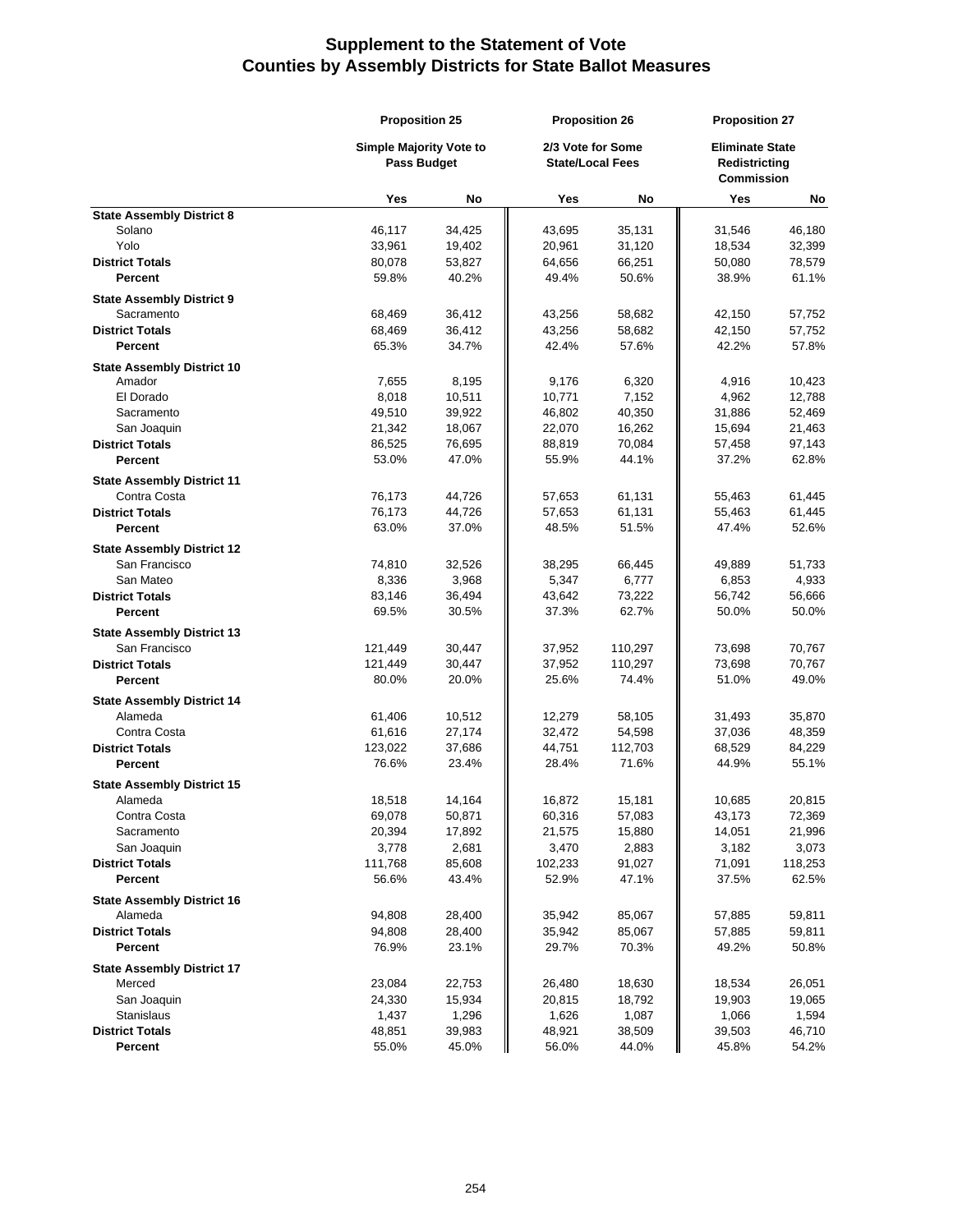|                                   | <b>Proposition 25</b>                                |        | <b>Proposition 26</b><br>2/3 Vote for Some<br><b>State/Local Fees</b> |        | <b>Proposition 27</b>                                        |        |
|-----------------------------------|------------------------------------------------------|--------|-----------------------------------------------------------------------|--------|--------------------------------------------------------------|--------|
|                                   | <b>Simple Majority Vote to</b><br><b>Pass Budget</b> |        |                                                                       |        | <b>Eliminate State</b><br>Redistricting<br><b>Commission</b> |        |
|                                   | Yes                                                  | No     | Yes                                                                   | No     | Yes                                                          | No     |
| <b>State Assembly District 18</b> |                                                      |        |                                                                       |        |                                                              |        |
| Alameda                           | 75,271                                               | 40,468 | 52,038                                                                | 61,906 | 53,989                                                       | 57,855 |
| <b>District Totals</b>            | 75,271                                               | 40,468 | 52,038                                                                | 61,906 | 53,989                                                       | 57,855 |
| <b>Percent</b>                    | 65.0%                                                | 35.0%  | 45.7%                                                                 | 54.3%  | 48.3%                                                        | 51.7%  |
| <b>State Assembly District 19</b> |                                                      |        |                                                                       |        |                                                              |        |
| San Mateo                         | 84,559                                               | 45,108 | 53,467                                                                | 73,282 | 55,117                                                       | 67,957 |
| <b>District Totals</b>            | 84,559                                               | 45,108 | 53,467                                                                | 73,282 | 55,117                                                       | 67,957 |
| Percent                           | 65.2%                                                | 34.8%  | 42.2%                                                                 | 57.8%  | 44.8%                                                        | 55.2%  |
| <b>State Assembly District 20</b> |                                                      |        |                                                                       |        |                                                              |        |
| Alameda                           | 58,967                                               | 34,834 | 43,994                                                                | 48,164 | 42,137                                                       | 48,432 |
| Santa Clara                       | 9,388                                                | 6,297  | 8,604                                                                 | 6,773  | 7,316                                                        | 7,583  |
| <b>District Totals</b>            | 68,355                                               | 41,131 | 52,598                                                                | 54,937 | 49,453                                                       | 56,015 |
| Percent                           | 62.4%                                                | 37.6%  | 48.9%                                                                 | 51.1%  | 46.9%                                                        | 53.1%  |
| <b>State Assembly District 21</b> |                                                      |        |                                                                       |        |                                                              |        |
| San Mateo                         | 44,222                                               | 23,082 | 25,377                                                                | 40,398 | 23,062                                                       | 41,330 |
| Santa Clara                       | 56,560                                               | 31,546 | 34,688                                                                | 51,340 | 25,239                                                       | 58,525 |
| <b>District Totals</b>            | 100,782                                              | 54,628 | 60,065                                                                | 91,738 | 48,301                                                       | 99,855 |
| Percent                           | 64.8%                                                | 35.2%  | 39.6%                                                                 | 60.4%  | 32.6%                                                        | 67.4%  |
| <b>State Assembly District 22</b> |                                                      |        |                                                                       |        |                                                              |        |
| Santa Clara                       | 74,095                                               | 42,378 | 51,105                                                                | 62,726 | 41,641                                                       | 68,892 |
| <b>District Totals</b>            | 74,095                                               | 42,378 | 51,105                                                                | 62,726 | 41,641                                                       | 68,892 |
| Percent                           | 63.6%                                                | 36.4%  | 44.9%                                                                 | 55.1%  | 37.7%                                                        | 62.3%  |
| <b>State Assembly District 23</b> |                                                      |        |                                                                       |        |                                                              |        |
| Santa Clara                       | 51,832                                               | 28,666 | 39,880                                                                | 39,393 | 40,302                                                       | 36,673 |
| <b>District Totals</b>            | 51,832                                               | 28,666 | 39,880                                                                | 39,393 | 40,302                                                       | 36,673 |
| <b>Percent</b>                    | 64.4%                                                | 35.6%  | 50.3%                                                                 | 49.7%  | 52.4%                                                        | 47.6%  |
| <b>State Assembly District 24</b> |                                                      |        |                                                                       |        |                                                              |        |
| Santa Clara                       | 83,655                                               | 52,671 | 64,436                                                                | 68,611 | 50,843                                                       | 78,140 |
| <b>District Totals</b>            | 83,655                                               | 52,671 | 64,436                                                                | 68,611 | 50,843                                                       | 78,140 |
| Percent                           | 61.4%                                                | 38.6%  | 48.4%                                                                 | 51.6%  | 39.4%                                                        | 60.6%  |
| <b>State Assembly District 25</b> |                                                      |        |                                                                       |        |                                                              |        |
| Calaveras                         | 9,811                                                | 9,527  | 11,277                                                                | 7,600  | 6,244                                                        | 12,416 |
| Madera                            | 7,725                                                | 11,779 | 12,826                                                                | 6,488  | 6,317                                                        | 12,654 |
| Mariposa                          | 3,535                                                | 4,469  | 4,703                                                                 | 3,125  | 2,411                                                        | 5,310  |
| Mono                              | 2,102                                                | 2,005  | 2,226                                                                 | 1,827  | 1,342                                                        | 2,649  |
| <b>Stanislaus</b>                 | 36,555                                               | 35,657 | 42,425                                                                | 28,493 | 26,070                                                       | 43,479 |
| Tuolumne                          | 11,297                                               | 10,460 | 12,166                                                                | 9,015  | 6,985                                                        | 14,015 |
| <b>District Totals</b>            | 71,025                                               | 73,897 | 85,623                                                                | 56,548 | 49,369                                                       | 90,523 |
| Percent                           | 49.0%                                                | 51.0%  | 60.2%                                                                 | 39.8%  | 35.3%                                                        | 64.7%  |
| <b>State Assembly District 26</b> |                                                      |        |                                                                       |        |                                                              |        |
| San Joaquin                       | 35,458                                               | 31,132 | 37,425                                                                | 27,635 | 27,288                                                       | 36,933 |
| Stanislaus                        | 21,537                                               | 19,523 | 23,908                                                                | 16,499 | 16,059                                                       | 23,665 |
| <b>District Totals</b>            | 56,995                                               | 50,655 | 61,333                                                                | 44,134 | 43,347                                                       | 60,598 |
| <b>Percent</b>                    | 52.9%                                                | 47.1%  | 58.2%                                                                 | 41.8%  | 41.7%                                                        | 58.3%  |
| <b>State Assembly District 27</b> |                                                      |        |                                                                       |        |                                                              |        |
| Monterey                          | 34,929                                               | 20,523 | 24,511                                                                | 29,225 | 22,817                                                       | 30,350 |
| Santa Clara                       | 10,066                                               | 8,013  | 9,869                                                                 | 7,808  | 6,641                                                        | 10,598 |
| Santa Cruz                        | 55,769                                               | 23,913 | 27,329                                                                | 50,679 | 29,229                                                       | 46,922 |
| <b>District Totals</b>            | 100,764                                              | 52,449 | 61,709                                                                | 87,712 | 58,687                                                       | 87,870 |
| Percent                           | 65.8%                                                | 34.2%  | 41.3%                                                                 | 58.7%  | 40.0%                                                        | 60.0%  |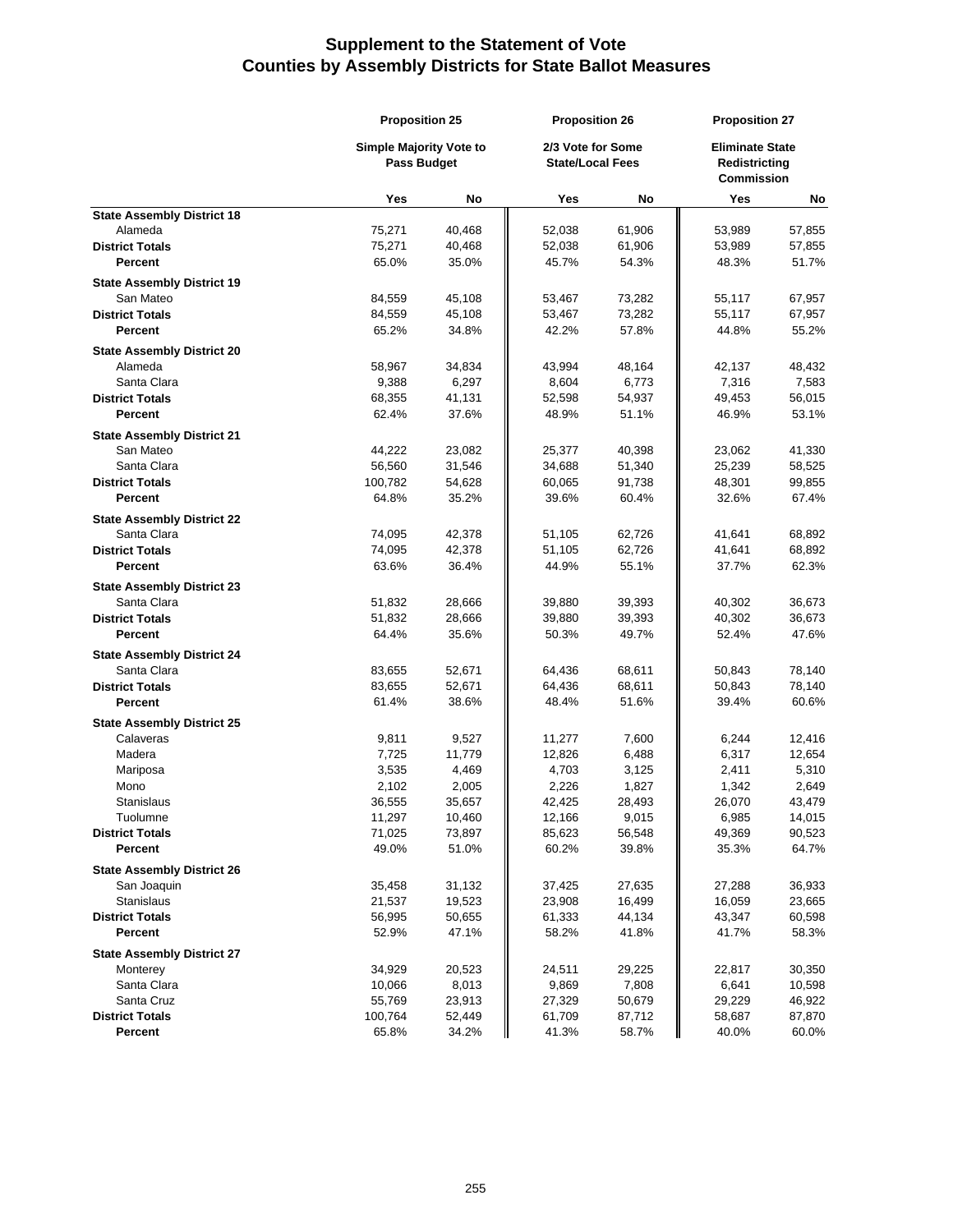|                                                  | <b>Proposition 25</b>                         |                 | <b>Proposition 26</b><br>2/3 Vote for Some<br><b>State/Local Fees</b> |                 | <b>Proposition 27</b>                                        |                 |
|--------------------------------------------------|-----------------------------------------------|-----------------|-----------------------------------------------------------------------|-----------------|--------------------------------------------------------------|-----------------|
|                                                  | <b>Simple Majority Vote to</b><br>Pass Budget |                 |                                                                       |                 | <b>Eliminate State</b><br>Redistricting<br><b>Commission</b> |                 |
|                                                  | Yes                                           | No              | Yes                                                                   | No              | Yes                                                          | No              |
| <b>State Assembly District 28</b>                |                                               |                 |                                                                       |                 |                                                              |                 |
| Monterey                                         | 24,990                                        | 16,059          | 18,977                                                                | 20,981          | 21,078                                                       | 18,544          |
| San Benito                                       | 8,635                                         | 6,680           | 8,014                                                                 | 6,982           | 6,684                                                        | 8,089           |
| Santa Clara                                      | 14,164                                        | 9,106           | 12,124                                                                | 10,726          | 10,343                                                       | 11,843          |
| Santa Cruz                                       | 7,083                                         | 3,851           | 4,528                                                                 | 6,306           | 5,747                                                        | 5,012           |
| <b>District Totals</b><br>Percent                | 54,872<br>60.6%                               | 35,696<br>39.4% | 43,643<br>49.2%                                                       | 44,995<br>50.8% | 43,852<br>50.2%                                              | 43,488<br>49.8% |
| <b>State Assembly District 29</b>                |                                               |                 |                                                                       |                 |                                                              |                 |
| Fresno                                           | 50,205                                        | 70,224          | 75,136                                                                | 42,870          | 34,891                                                       | 81,313          |
| Madera                                           | 6,161                                         | 7,581           | 8,316                                                                 | 5,238           | 5,120                                                        | 8,195           |
| Tulare                                           | 0                                             | 0               | 0                                                                     | $\mathbf 0$     | 0                                                            | 0               |
| <b>District Totals</b>                           | 56,366                                        | 77,805          | 83,452                                                                | 48,108          | 40,011                                                       | 89,508          |
| Percent                                          | 42.0%                                         | 58.0%           | 63.4%                                                                 | 36.6%           | 30.9%                                                        | 69.1%           |
| <b>State Assembly District 30</b>                |                                               |                 |                                                                       |                 |                                                              |                 |
| Fresno                                           | 3,570                                         | 5,186           | 5,653                                                                 | 2,991           | 2,808                                                        | 5,670           |
| Kern                                             | 11,643                                        | 9,883           | 11,000                                                                | 10,235          | 10,414                                                       | 10,729          |
| Kings                                            | 11,474                                        | 14,225          | 16,121                                                                | 9,222           | 10,079                                                       | 15,091          |
| Tulare                                           | 1,911                                         | 2,860           | 3,103                                                                 | 1,642           | 1,739                                                        | 2,894           |
| <b>District Totals</b>                           | 28,598                                        | 32,154          | 35,877                                                                | 24,090          | 25,040                                                       | 34,384          |
| Percent                                          | 47.1%                                         | 52.9%           | 59.8%                                                                 | 40.2%           | 42.1%                                                        | 57.9%           |
| <b>State Assembly District 31</b>                |                                               |                 |                                                                       |                 |                                                              |                 |
| Fresno                                           | 32,726                                        | 29,902          | 34,973                                                                | 26,768          | 25,922                                                       | 34,790          |
| Tulare                                           | 2,127                                         | 2,404           | 2,581                                                                 | 1,904           | 1,939                                                        | 2,482           |
| <b>District Totals</b>                           | 34,853                                        | 32,306          | 37,554                                                                | 28,672          | 27,861                                                       | 37,272          |
| Percent                                          | 51.9%                                         | 48.1%           | 56.7%                                                                 | 43.3%           | 42.8%                                                        | 57.2%           |
| <b>State Assembly District 32</b>                |                                               |                 |                                                                       |                 |                                                              |                 |
| Kern                                             | 56,297                                        | 81,003          | 89,700                                                                | 45,936          | 47,167                                                       | 86,036          |
| San Bernardino<br><b>District Totals</b>         | 178<br>56,475                                 | 270<br>81,273   | 322<br>90,022                                                         | 124<br>46,060   | 176<br>47,343                                                | 262<br>86,298   |
| Percent                                          | 41.0%                                         | 59.0%           | 66.2%                                                                 | 33.8%           | 35.4%                                                        | 64.6%           |
| <b>State Assembly District 33</b>                |                                               |                 |                                                                       |                 |                                                              |                 |
| San Luis Obispo                                  | 52,531                                        | 46,362          | 50,786                                                                | 45,735          | 33,371                                                       | 60,311          |
| Santa Barbara                                    | 19,897                                        | 23,760          | 24,798                                                                | 18,296          | 16,736                                                       | 26,072          |
| <b>District Totals</b>                           | 72,428                                        | 70,122          | 75,584                                                                | 64,031          | 50,107                                                       | 86,383          |
| Percent                                          | 50.8%                                         | 49.2%           | 54.1%                                                                 | 45.9%           | 36.7%                                                        | 63.3%           |
| <b>State Assembly District 34</b>                |                                               |                 |                                                                       |                 |                                                              |                 |
| inyo                                             | 3,224                                         | 3,492           | 3,855                                                                 | 2,707           | 2,029                                                        | 4,430           |
| Kern                                             | 3,771                                         | 5,487           | 6,291                                                                 | 2,917           | 3,286                                                        | 5,778           |
| San Bernardino                                   | 4,989                                         | 5,951           | 7,245                                                                 | 3,622           | 4,383                                                        | 6,369           |
| Tulare                                           | 29,679                                        | 39,612          | 44,636                                                                | 23,811          | 23,442                                                       | 43,772          |
| <b>District Totals</b>                           | 41,663                                        | 54,542          | 62,027                                                                | 33,057          | 33,140                                                       | 60,349          |
| Percent                                          | 43.3%                                         | 56.7%           | 65.2%                                                                 | 34.8%           | 35.4%                                                        | 64.6%           |
| <b>State Assembly District 35</b>                |                                               |                 |                                                                       |                 |                                                              |                 |
| Santa Barbara                                    | 46,078                                        | 33,390          | 34,703                                                                | 43,146          | 27,548                                                       | 49,068          |
| Ventura                                          | 32,490                                        | 24,612          | 27,286                                                                | 28,290          | 23,174                                                       | 31,390          |
| <b>District Totals</b>                           | 78,568                                        | 58,002          | 61,989                                                                | 71,436          | 50,722                                                       | 80,458          |
| Percent                                          | 57.5%                                         | 42.5%           | 46.5%                                                                 | 53.5%           | 38.7%                                                        | 61.3%           |
| <b>State Assembly District 36</b><br>Los Angeles | 33,831                                        | 41,168          | 46,046                                                                | 28,240          | 30,022                                                       | 42,955          |
| San Bernardino                                   | 17,225                                        | 21,867          | 26,275                                                                | 12,560          | 15,697                                                       | 22,537          |
| <b>District Totals</b>                           | 51,056                                        | 63,035          | 72,321                                                                | 40,800          | 45,719                                                       | 65,492          |
| Percent                                          | 44.8%                                         | 55.2%           | 63.9%                                                                 | 36.1%           | 41.1%                                                        | 58.9%           |
|                                                  |                                               |                 |                                                                       |                 |                                                              |                 |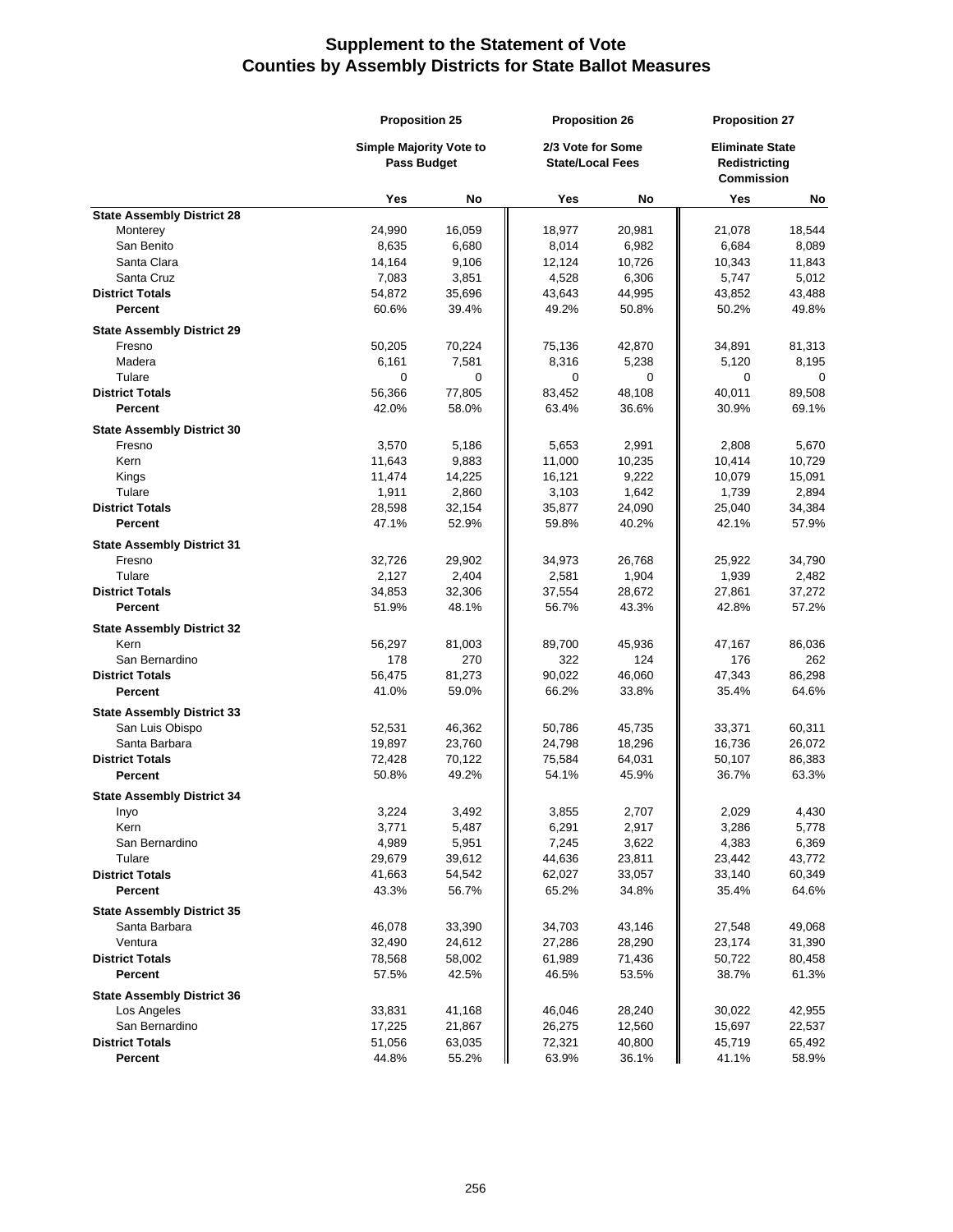|                                       | <b>Proposition 25</b>                                |                  | <b>Proposition 26</b><br>2/3 Vote for Some<br><b>State/Local Fees</b> |                  | <b>Proposition 27</b><br><b>Eliminate State</b><br>Redistricting<br><b>Commission</b> |                  |
|---------------------------------------|------------------------------------------------------|------------------|-----------------------------------------------------------------------|------------------|---------------------------------------------------------------------------------------|------------------|
|                                       | <b>Simple Majority Vote to</b><br><b>Pass Budget</b> |                  |                                                                       |                  |                                                                                       |                  |
|                                       | Yes                                                  | No               | Yes                                                                   | No               | Yes                                                                                   | No               |
| <b>State Assembly District 37</b>     |                                                      |                  |                                                                       |                  |                                                                                       |                  |
| Kern                                  | $\mathbf 0$                                          | 3                | 3                                                                     | $\mathbf 0$      | $\mathbf 0$                                                                           | 3                |
| Los Angeles                           | 10,359                                               | 12,359           | 13,063                                                                | 9,455            | 7,906                                                                                 | 14,245           |
| Ventura                               | 64,423                                               | 72,204           | 74,978                                                                | 56,678           | 45,411                                                                                | 84,345           |
| <b>District Totals</b>                | 74,782                                               | 84,566           | 88,044                                                                | 66,133           | 53,317                                                                                | 98,593           |
| Percent                               | 46.9%                                                | 53.1%            | 57.1%                                                                 | 42.9%            | 35.1%                                                                                 | 64.9%            |
| <b>State Assembly District 38</b>     |                                                      |                  |                                                                       |                  |                                                                                       |                  |
| Los Angeles                           | 54,817                                               | 67,377           | 72,015                                                                | 49,096           | 41,067                                                                                | 77,858           |
| Ventura                               | 11,277                                               | 15,214           | 15,527                                                                | 9,933            | 8,810                                                                                 | 16,284           |
| <b>District Totals</b>                | 66,094                                               | 82,591           | 87,542                                                                | 59,029           | 49,877                                                                                | 94,142           |
| Percent                               | 44.5%                                                | 55.5%            | 59.7%                                                                 | 40.3%            | 34.6%                                                                                 | 65.4%            |
| <b>State Assembly District 39</b>     |                                                      |                  |                                                                       |                  |                                                                                       |                  |
| Los Angeles                           | 33,563                                               | 23,411           | 25,717                                                                | 31,071           | 28,284                                                                                | 27,882           |
| <b>District Totals</b>                | 33,563                                               | 23,411           | 25,717                                                                | 31,071           | 28,284                                                                                | 27,882           |
| Percent                               | 58.9%                                                | 41.1%            | 45.3%                                                                 | 54.7%            | 50.4%                                                                                 | 49.6%            |
| <b>State Assembly District 40</b>     |                                                      |                  |                                                                       |                  |                                                                                       |                  |
| Los Angeles                           | 50,153                                               | 42,917           | 45,449                                                                | 46,903           | 37,674                                                                                | 53,541           |
| <b>District Totals</b>                | 50,153                                               | 42,917           | 45,449                                                                | 46,903           | 37,674                                                                                | 53,541           |
| <b>Percent</b>                        | 53.9%                                                | 46.1%            | 49.2%                                                                 | 50.8%            | 41.3%                                                                                 | 58.7%            |
| <b>State Assembly District 41</b>     |                                                      |                  |                                                                       |                  |                                                                                       |                  |
| Los Angeles                           | 69,457                                               | 43,978           | 47,687                                                                | 64,213           | 41,923                                                                                | 67,322           |
| Ventura                               | 17,543                                               | 13,405           | 15,047                                                                | 14,813           | 12,888                                                                                | 16,586           |
| <b>District Totals</b>                | 87,000                                               | 57,383           | 62,734                                                                | 79,026           | 54,811                                                                                | 83,908           |
| Percent                               | 60.3%                                                | 39.7%            | 44.3%                                                                 | 55.7%            | 39.5%                                                                                 | 60.5%            |
| <b>State Assembly District 42</b>     |                                                      |                  |                                                                       |                  |                                                                                       |                  |
| Los Angeles                           | 96,814                                               | 46,410           | 53,316                                                                | 88,359           | 59,113                                                                                | 79,784           |
| <b>District Totals</b>                | 96,814                                               | 46,410           | 53,316                                                                | 88,359           | 59,113                                                                                | 79,784           |
| <b>Percent</b>                        | 67.6%                                                | 32.4%            | 37.6%                                                                 | 62.4%            | 42.6%                                                                                 | 57.4%            |
| <b>State Assembly District 43</b>     |                                                      |                  |                                                                       |                  |                                                                                       |                  |
| Los Angeles                           | 57,553                                               | 40,794           | 44,001                                                                | 53,233           | 39,655                                                                                | 55,764           |
| <b>District Totals</b>                | 57,553                                               | 40,794           | 44,001                                                                | 53,233           | 39,655                                                                                | 55,764           |
| <b>Percent</b>                        | 58.5%                                                | 41.5%            | 45.3%                                                                 | 54.7%            | 41.6%                                                                                 | 58.4%            |
| <b>State Assembly District 44</b>     |                                                      |                  |                                                                       |                  |                                                                                       |                  |
| Los Angeles                           | 75,025                                               | 52,665           | 57,412                                                                | 68,895           | 48,016                                                                                | 76,554           |
| <b>District Totals</b>                | 75,025                                               | 52,665           | 57,412                                                                | 68,895           | 48,016                                                                                | 76,554           |
| Percent                               | 58.8%                                                | 41.2%            | 45.5%                                                                 | 54.5%            | 38.5%                                                                                 | 61.5%            |
|                                       |                                                      |                  |                                                                       |                  |                                                                                       |                  |
| <b>State Assembly District 45</b>     |                                                      |                  |                                                                       |                  |                                                                                       |                  |
| Los Angeles<br><b>District Totals</b> | 44,725<br>44,725                                     | 19,539<br>19,539 | 23,924<br>23,924                                                      | 39,828<br>39,828 | 33,489<br>33,489                                                                      | 29,338<br>29,338 |
| <b>Percent</b>                        | 69.6%                                                | 30.4%            | 37.5%                                                                 | 62.5%            | 53.3%                                                                                 | 46.7%            |
|                                       |                                                      |                  |                                                                       |                  |                                                                                       |                  |
| <b>State Assembly District 46</b>     |                                                      |                  |                                                                       |                  |                                                                                       |                  |
| Los Angeles                           | 29,653                                               | 14,170           | 17,103                                                                | 26,038           | 23,676                                                                                | 18,987           |
| <b>District Totals</b>                | 29,653                                               | 14,170           | 17,103                                                                | 26,038           | 23,676                                                                                | 18,987           |
| Percent                               | 67.7%                                                | 32.3%            | 39.6%                                                                 | 60.4%            | 55.5%                                                                                 | 44.5%            |
| <b>State Assembly District 47</b>     |                                                      |                  |                                                                       |                  |                                                                                       |                  |
| Los Angeles                           | 85,288                                               | 32,108           | 47,502                                                                | 68,399           | 59,445                                                                                | 54,268           |
| <b>District Totals</b>                | 85,288                                               | 32,108           | 47,502                                                                | 68,399           | 59,445                                                                                | 54,268           |
| Percent                               | 72.6%                                                | 27.4%            | 41.0%                                                                 | 59.0%            | 52.3%                                                                                 | 47.7%            |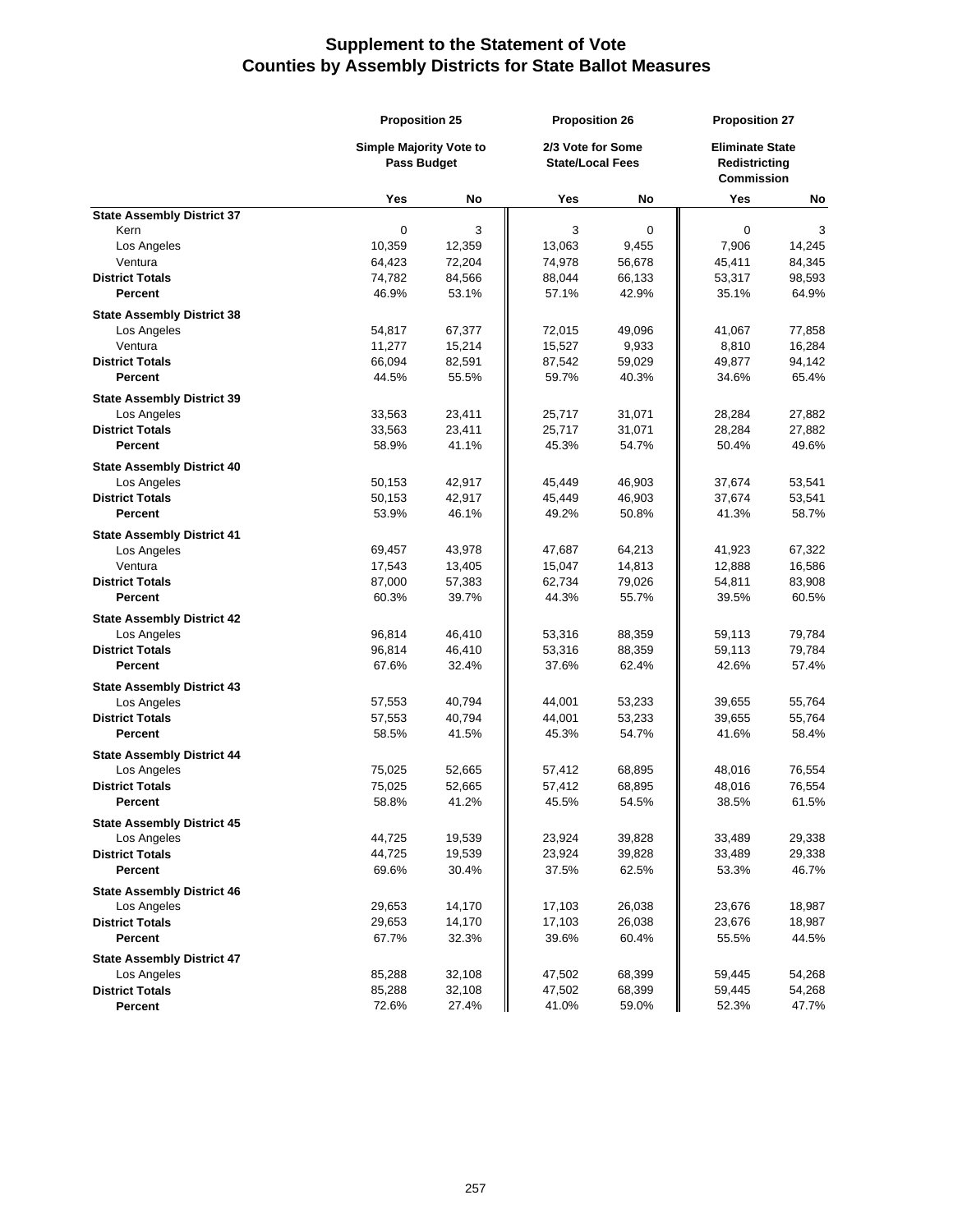|                                                  | <b>Proposition 25</b>          |        | <b>Proposition 26</b>   |                   | <b>Proposition 27</b>              |                        |
|--------------------------------------------------|--------------------------------|--------|-------------------------|-------------------|------------------------------------|------------------------|
|                                                  | <b>Simple Majority Vote to</b> |        |                         | 2/3 Vote for Some |                                    | <b>Eliminate State</b> |
|                                                  | <b>Pass Budget</b>             |        | <b>State/Local Fees</b> |                   | Redistricting<br><b>Commission</b> |                        |
|                                                  | Yes                            | No     | Yes                     | No                | Yes                                | No                     |
| <b>State Assembly District 48</b>                |                                |        |                         |                   |                                    |                        |
| Los Angeles                                      | 43,779                         | 15,622 | 27,423                  | 31,386            | 37,540                             | 20,306                 |
| <b>District Totals</b>                           | 43,779                         | 15,622 | 27,423                  | 31,386            | 37,540                             | 20,306                 |
| Percent                                          | 73.7%                          | 26.3%  | 46.6%                   | 53.4%             | 64.9%                              | 35.1%                  |
| <b>State Assembly District 49</b>                |                                |        |                         |                   |                                    |                        |
| Los Angeles                                      | 37,915                         | 29,382 | 33,826                  | 33,017            | 29,872                             | 35,856                 |
| <b>District Totals</b>                           | 37,915                         | 29,382 | 33,826                  | 33,017            | 29,872                             | 35,856                 |
| Percent                                          | 56.3%                          | 43.7%  | 50.6%                   | 49.4%             | 45.4%                              | 54.6%                  |
| <b>State Assembly District 50</b>                |                                |        |                         |                   |                                    |                        |
| Los Angeles                                      | 35,764                         | 23,937 | 27,031                  | 32,270            | 30,455                             | 27,853                 |
| <b>District Totals</b>                           | 35,764                         | 23,937 | 27,031                  | 32,270            | 30,455                             | 27,853                 |
| Percent                                          | 59.9%                          | 40.1%  | 45.6%                   | 54.4%             | 52.2%                              | 47.8%                  |
| <b>State Assembly District 51</b>                |                                |        |                         |                   |                                    |                        |
| Los Angeles                                      | 57,646                         | 29,690 | 43,459                  | 43,052            | 46,874                             | 38,011                 |
| <b>District Totals</b>                           | 57,646                         | 29,690 | 43,459                  | 43,052            | 46,874                             | 38,011                 |
| <b>Percent</b>                                   | 66.0%                          | 34.0%  | 50.2%                   | 49.8%             | 55.2%                              | 44.8%                  |
|                                                  |                                |        |                         |                   |                                    |                        |
| <b>State Assembly District 52</b><br>Los Angeles | 37,643                         | 16,402 | 25,311                  | 28,555            | 33,428                             | 19,742                 |
| <b>District Totals</b>                           | 37,643                         | 16,402 | 25,311                  | 28,555            | 33,428                             | 19,742                 |
| Percent                                          | 69.7%                          | 30.3%  | 47.0%                   | 53.0%             | 62.9%                              | 37.1%                  |
|                                                  |                                |        |                         |                   |                                    |                        |
| <b>State Assembly District 53</b>                |                                |        |                         |                   |                                    |                        |
| Los Angeles                                      | 81,536                         | 65,674 | 72,033                  | 73,466            | 51,239                             | 91,331                 |
| <b>District Totals</b>                           | 81,536                         | 65,674 | 72,033                  | 73,466            | 51,239                             | 91,331                 |
| Percent                                          | 55.4%                          | 44.6%  | 49.5%                   | 50.5%             | 35.9%                              | 64.1%                  |
| <b>State Assembly District 54</b>                |                                |        |                         |                   |                                    |                        |
| Los Angeles                                      | 66,423                         | 61,827 | 67,822                  | 58,915            | 46,366                             | 77,713                 |
| <b>District Totals</b>                           | 66,423                         | 61,827 | 67,822                  | 58,915            | 46,366                             | 77,713                 |
| <b>Percent</b>                                   | 51.8%                          | 48.2%  | 53.5%                   | 46.5%             | 37.4%                              | 62.6%                  |
| <b>State Assembly District 55</b>                |                                |        |                         |                   |                                    |                        |
| Los Angeles                                      | 48,142                         | 37,268 | 44,186                  | 41,057            | 41,042                             | 42,548                 |
| <b>District Totals</b>                           | 48,142                         | 37,268 | 44,186                  | 41,057            | 41,042                             | 42,548                 |
| <b>Percent</b>                                   | 56.4%                          | 43.6%  | 51.8%                   | 48.2%             | 49.1%                              | 50.9%                  |
| <b>State Assembly District 56</b>                |                                |        |                         |                   |                                    |                        |
| Los Angeles                                      | 38,214                         | 31,317 | 36,598                  | 32,318            | 32,200                             | 35,543                 |
| Orange                                           | 8,067                          | 9,025  | 10,558                  | 6,327             | 7,179                              | 9,433                  |
| <b>District Totals</b>                           | 46,281                         | 40.342 | 47.156                  | 38,645            | 39,379                             | 44,976                 |
| <b>Percent</b>                                   | 53.4%                          | 46.6%  | 55.0%                   | 45.0%             | 46.7%                              | 53.3%                  |
| <b>State Assembly District 57</b>                |                                |        |                         |                   |                                    |                        |
| Los Angeles                                      | 44,346                         | 35,607 | 40,997                  | 38,596            | 36,511                             | 41,929                 |
| <b>District Totals</b>                           | 44,346                         | 35,607 | 40,997                  | 38,596            | 36,511                             | 41,929                 |
| Percent                                          | 55.5%                          | 44.5%  | 51.5%                   | 48.5%             | 46.5%                              | 53.5%                  |
| <b>State Assembly District 58</b>                |                                |        |                         |                   |                                    |                        |
| Los Angeles                                      | 50,002                         | 38,535 | 43,920                  | 44,329            | 40,955                             | 46,016                 |
| <b>District Totals</b>                           | 50,002                         | 38,535 | 43,920                  | 44,329            | 40,955                             | 46,016                 |
| <b>Percent</b>                                   | 56.5%                          | 43.5%  | 49.8%                   | 50.2%             | 47.1%                              | 52.9%                  |
| <b>State Assembly District 59</b>                |                                |        |                         |                   |                                    |                        |
| Los Angeles                                      | 35,194                         | 39,640 | 41,752                  | 32,674            | 23,331                             | 50,054                 |
| San Bernardino                                   | 29,818                         | 40,400 | 46,389                  | 23,200            | 25,802                             | 42,975                 |
| <b>District Totals</b>                           | 65,012                         | 80,040 | 88,141                  | 55,874            | 49,133                             | 93,029                 |
| <b>Percent</b>                                   | 44.8%                          | 55.2%  | 61.2%                   | 38.8%             | 34.6%                              | 65.4%                  |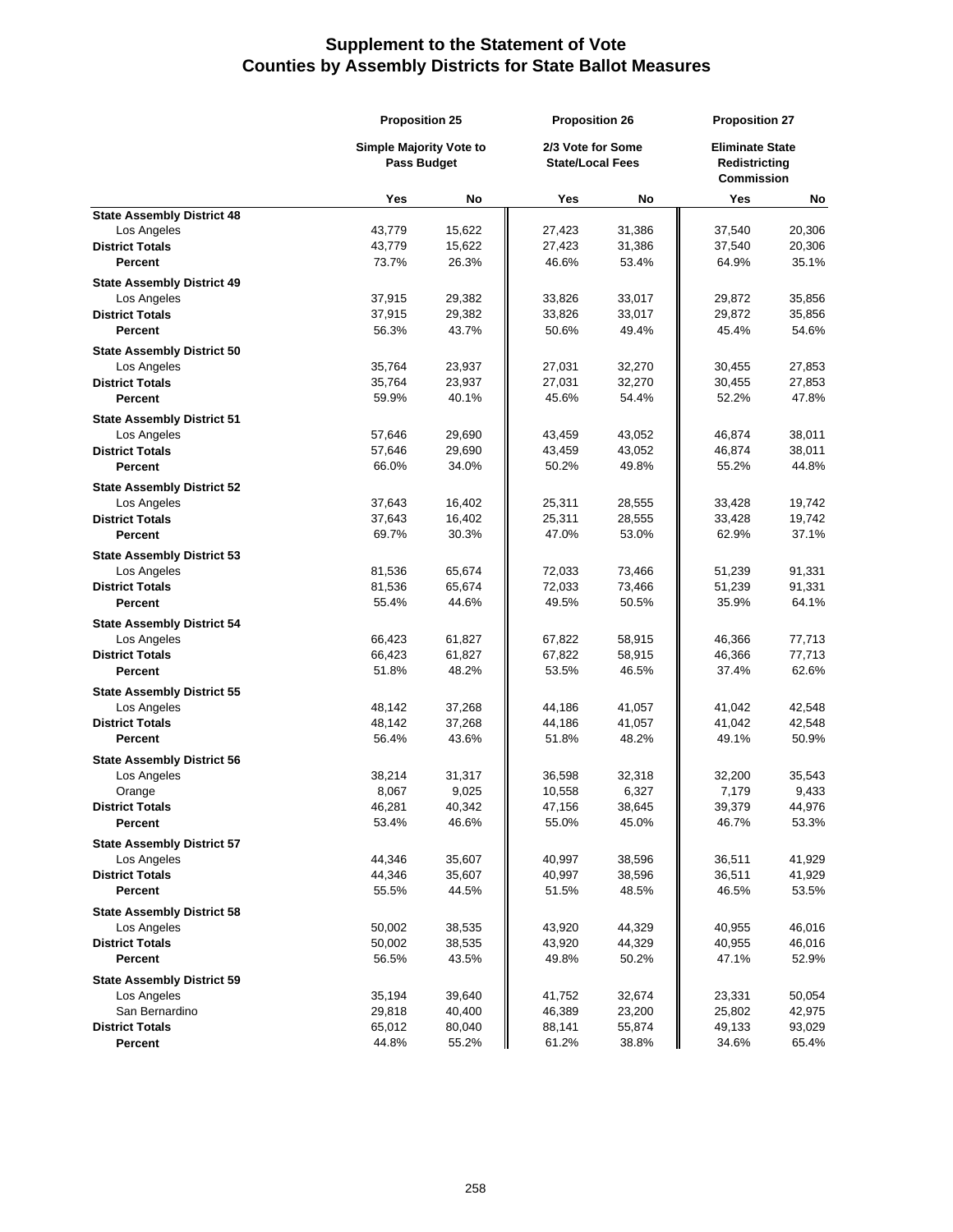|                                                | <b>Proposition 25</b><br><b>Simple Majority Vote to</b><br>Pass Budget |                 | <b>Proposition 26</b><br>2/3 Vote for Some<br><b>State/Local Fees</b> |                 | <b>Proposition 27</b><br><b>Eliminate State</b><br><b>Redistricting</b><br><b>Commission</b> |                 |
|------------------------------------------------|------------------------------------------------------------------------|-----------------|-----------------------------------------------------------------------|-----------------|----------------------------------------------------------------------------------------------|-----------------|
|                                                |                                                                        |                 |                                                                       |                 |                                                                                              |                 |
|                                                | Yes                                                                    | No              | Yes                                                                   | No              | Yes                                                                                          | No              |
| <b>State Assembly District 60</b>              |                                                                        |                 |                                                                       |                 |                                                                                              |                 |
| Los Angeles                                    | 22,503                                                                 | 26,791          | 29,830                                                                | 19,067          | 17,974                                                                                       | 30,252          |
| Orange                                         | 22,795                                                                 | 37,412          | 40,184                                                                | 19,072          | 19,246                                                                                       | 38,951          |
| San Bernardino                                 | 9,225                                                                  | 11,905          | 13,213                                                                | 7,714           | 7,748                                                                                        | 12,939          |
| <b>District Totals</b>                         | 54,523                                                                 | 76,108          | 83,227                                                                | 45,853          | 44,968                                                                                       | 82,142          |
| Percent                                        | 41.7%                                                                  | 58.3%           | 64.5%                                                                 | 35.5%           | 35.4%                                                                                        | 64.6%           |
| <b>State Assembly District 61</b>              |                                                                        |                 |                                                                       |                 |                                                                                              |                 |
| Los Angeles                                    | 12,525                                                                 | 9,675           | 11,268                                                                | 10,920          | 10,124                                                                                       | 11,597          |
| San Bernardino                                 | 25,099                                                                 | 25,039          | 28,508                                                                | 21,244          | 21,828                                                                                       | 27,197          |
| <b>District Totals</b>                         | 37,624                                                                 | 34,714          | 39,776                                                                | 32,164          | 31,952                                                                                       | 38,794          |
| Percent                                        | 52.0%                                                                  | 48.0%           | 55.3%                                                                 | 44.7%           | 45.2%                                                                                        | 54.8%           |
| <b>State Assembly District 62</b>              |                                                                        |                 |                                                                       |                 |                                                                                              |                 |
| San Bernardino                                 | 37,199                                                                 | 27,036          | 34,063                                                                | 29,708          | 32,197                                                                                       | 30,722          |
| <b>District Totals</b>                         | 37,199                                                                 | 27,036          | 34,063                                                                | 29,708          | 32,197                                                                                       | 30,722          |
| Percent                                        | 57.9%                                                                  | 42.1%           | 53.4%                                                                 | 46.6%           | 51.2%                                                                                        | 48.8%           |
| <b>State Assembly District 63</b>              |                                                                        |                 |                                                                       |                 |                                                                                              |                 |
| Riverside                                      | 1,235                                                                  | 1,240           | 1,504                                                                 | 959             | 1,006                                                                                        | 1,372           |
| San Bernardino                                 | 60,079                                                                 | 66,084          | 75,527                                                                | 49,262          | 48,143                                                                                       | 74,972          |
| <b>District Totals</b>                         | 61,314                                                                 | 67,324          | 77,031                                                                | 50,221          | 49,149                                                                                       | 76,344          |
| Percent                                        | 47.7%                                                                  | 52.3%           | 60.5%                                                                 | 39.5%           | 39.2%                                                                                        | 60.8%           |
|                                                |                                                                        |                 |                                                                       |                 |                                                                                              |                 |
| <b>State Assembly District 64</b><br>Riverside | 64,991                                                                 | 72,083          | 84,882                                                                | 51,157          | 52,347                                                                                       | 79,688          |
| <b>District Totals</b>                         | 64,991                                                                 | 72,083          | 84,882                                                                | 51,157          | 52,347                                                                                       | 79,688          |
| <b>Percent</b>                                 | 47.4%                                                                  | 52.6%           | 62.4%                                                                 | 37.6%           | 39.6%                                                                                        | 60.4%           |
|                                                |                                                                        |                 |                                                                       |                 |                                                                                              |                 |
| <b>State Assembly District 65</b>              |                                                                        |                 |                                                                       |                 |                                                                                              |                 |
| Riverside                                      | 49,664                                                                 | 53,330          | 65,254                                                                | 36,980          | 43,354                                                                                       | 55,920          |
| San Bernardino                                 | 16,240                                                                 | 20,026          | 23,354                                                                | 12,547          | 12,776                                                                                       | 22,608          |
| <b>District Totals</b>                         | 65,904                                                                 | 73,356          | 88,608                                                                | 49,527          | 56,130                                                                                       | 78,528          |
| Percent                                        | 47.3%                                                                  | 52.7%           | 64.1%                                                                 | 35.9%           | 41.7%                                                                                        | 58.3%           |
| <b>State Assembly District 66</b>              |                                                                        |                 |                                                                       |                 |                                                                                              |                 |
| Riverside                                      | 43,801                                                                 | 57,041          | 65,918                                                                | 34,225          | 36,567                                                                                       | 60,535          |
| San Diego                                      | 11,104                                                                 | 19,352          | 20,784                                                                | 9,127           | 8,993                                                                                        | 20,205          |
| <b>District Totals</b>                         | 54,905                                                                 | 76,393          | 86,702                                                                | 43,352          | 45,560                                                                                       | 80,740          |
| Percent                                        | 41.8%                                                                  | 58.2%           | 66.7%                                                                 | 33.3%           | 36.1%                                                                                        | 63.9%           |
| <b>State Assembly District 67</b>              |                                                                        |                 |                                                                       |                 |                                                                                              |                 |
| Orange                                         | 59,877                                                                 | 79,277          | 86,917                                                                | 50,127          | 48,070                                                                                       | 86,089          |
| <b>District Totals</b>                         | 59,877                                                                 | 79,277          | 86,917                                                                | 50,127          | 48,070                                                                                       | 86,089          |
| Percent                                        | 43.0%                                                                  | 57.0%           | 63.4%                                                                 | 36.6%           | 35.8%                                                                                        | 64.2%           |
| <b>State Assembly District 68</b>              |                                                                        |                 |                                                                       |                 |                                                                                              |                 |
| Orange                                         | 47,828                                                                 | 54,341          | 64,350                                                                | 37,022          | 41,802                                                                                       | 57,723          |
| <b>District Totals</b>                         | 47,828                                                                 | 54,341          | 64,350                                                                | 37,022          | 41,802                                                                                       | 57,723          |
| Percent                                        | 46.8%                                                                  | 53.2%           | 63.5%                                                                 | 36.5%           | 42.0%                                                                                        | 58.0%           |
| <b>State Assembly District 69</b>              |                                                                        |                 |                                                                       |                 |                                                                                              |                 |
| Orange                                         | 29,492                                                                 | 25,392          | 30,795                                                                | 23,770          | 26,731                                                                                       | 27,067          |
| <b>District Totals</b>                         |                                                                        |                 |                                                                       |                 |                                                                                              |                 |
| Percent                                        | 29,492<br>53.7%                                                        | 25,392<br>46.3% | 30,795<br>56.4%                                                       | 23,770<br>43.6% | 26,731<br>49.7%                                                                              | 27,067<br>50.3% |
|                                                |                                                                        |                 |                                                                       |                 |                                                                                              |                 |
| <b>State Assembly District 70</b>              |                                                                        |                 |                                                                       |                 |                                                                                              |                 |
| Orange                                         | 70,885                                                                 | 86,352          | 95,658                                                                | 59,077          | 50,103                                                                                       | 100,887         |
| <b>District Totals</b>                         | 70,885                                                                 | 86,352          | 95,658                                                                | 59,077          | 50,103                                                                                       | 100,887         |
| Percent                                        | 45.1%                                                                  | 54.9%           | 61.8%                                                                 | 38.2%           | 33.2%                                                                                        | 66.8%           |